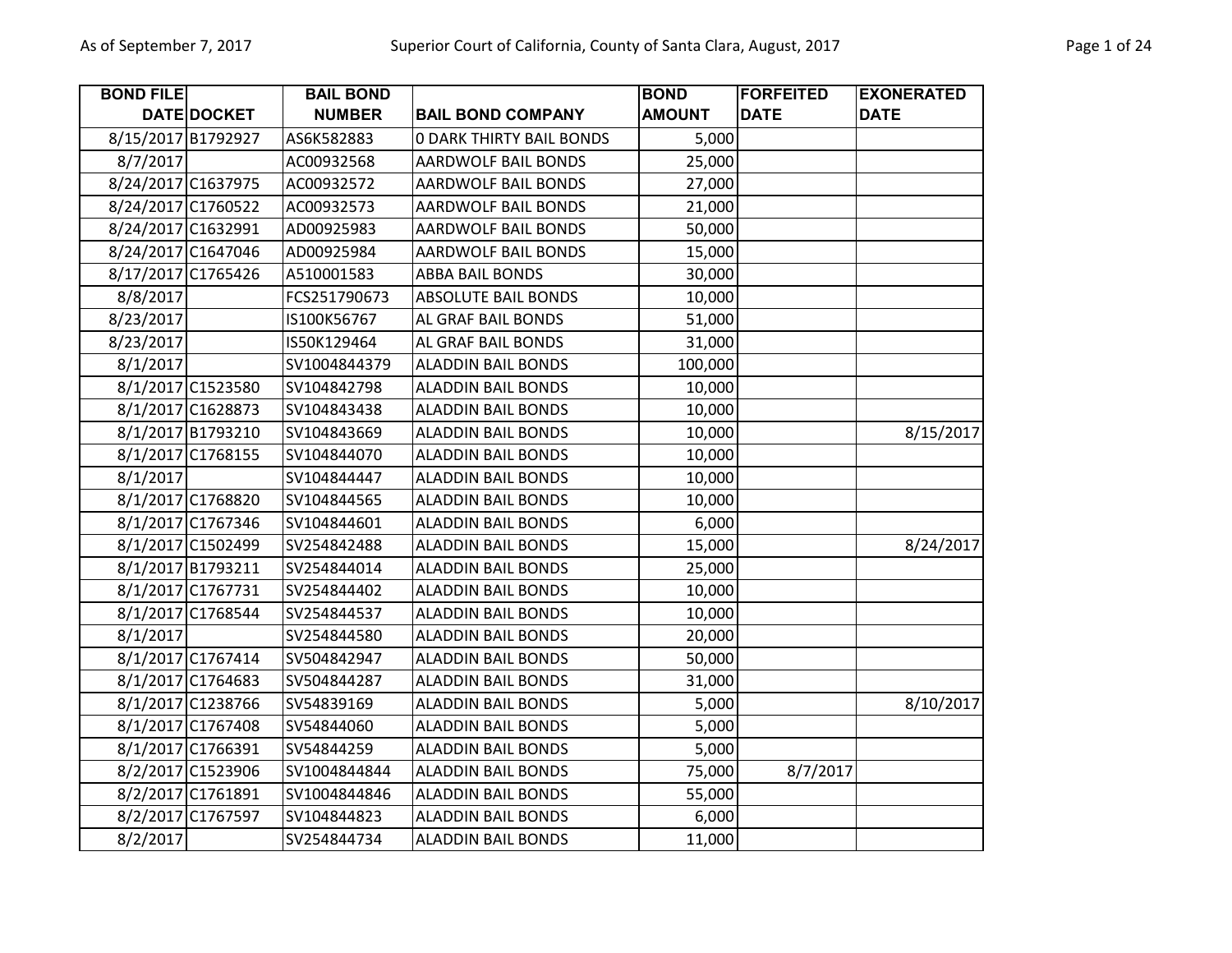| <b>BOND FILE</b> |                   | <b>BAIL BOND</b> |                           | <b>BOND</b>   | <b>FORFEITED</b> | <b>EXONERATED</b> |
|------------------|-------------------|------------------|---------------------------|---------------|------------------|-------------------|
|                  | DATE DOCKET       | <b>NUMBER</b>    | <b>BAIL BOND COMPANY</b>  | <b>AMOUNT</b> | <b>DATE</b>      | <b>DATE</b>       |
|                  | 8/2/2017 B1792987 | SV54843799       | <b>ALADDIN BAIL BONDS</b> | 5,000         |                  |                   |
|                  | 8/3/2017 C1762037 | SV104843897      | <b>ALADDIN BAIL BONDS</b> | 10,000        | 8/29/2017        |                   |
|                  | 8/3/2017 C1493782 | SV104843978      | <b>ALADDIN BAIL BONDS</b> | 10,000        |                  | 8/28/2017         |
|                  | 8/3/2017 C1766478 | SV254843898      | <b>ALADDIN BAIL BONDS</b> | 20,000        | 8/29/2017        |                   |
|                  | 8/3/2017 C1768938 | SV504844872      | <b>ALADDIN BAIL BONDS</b> | 35,000        |                  |                   |
| 8/3/2017         |                   | SV504844960      | <b>ALADDIN BAIL BONDS</b> | 35,000        |                  |                   |
| 8/4/2017         |                   | SV104845215      | <b>ALADDIN BAIL BONDS</b> | 10,000        |                  |                   |
|                  | 8/4/2017 B1684710 | SV254844835      | <b>ALADDIN BAIL BONDS</b> | 20,000        |                  |                   |
|                  | 8/7/2017 C1759272 | SV1004845639     | <b>ALADDIN BAIL BONDS</b> | 100,000       |                  |                   |
|                  | 8/7/2017 C1763192 | SV104843314      | <b>ALADDIN BAIL BONDS</b> | 10,000        | 8/25/2017        |                   |
| 8/7/2017         |                   | SV104845322      | <b>ALADDIN BAIL BONDS</b> | 10,000        |                  |                   |
| 8/7/2017         |                   | SV104845600      | <b>ALADDIN BAIL BONDS</b> | 10,000        |                  |                   |
|                  | 8/7/2017 C1762005 | SV104845638      | <b>ALADDIN BAIL BONDS</b> | 7,500         |                  |                   |
|                  | 8/7/2017 C1758423 | SV104845692      | <b>ALADDIN BAIL BONDS</b> | 10,000        |                  |                   |
|                  | 8/7/2017 C1521749 | SV254843421      | <b>ALADDIN BAIL BONDS</b> | 25,000        |                  |                   |
|                  | 8/7/2017 B1792779 | SV254845045      | <b>ALADDIN BAIL BONDS</b> | 20,000        |                  |                   |
| 8/7/2017         |                   | SV254845172      | <b>ALADDIN BAIL BONDS</b> | 25,000        |                  |                   |
| 8/7/2017         |                   | SV254845672      | <b>ALADDIN BAIL BONDS</b> | 16,000        |                  |                   |
| 8/7/2017         |                   | SV254845777      | <b>ALADDIN BAIL BONDS</b> | 25,000        |                  |                   |
|                  | 8/7/2017 C1647515 | SV504844382      | <b>ALADDIN BAIL BONDS</b> | 50,000        |                  |                   |
|                  | 8/7/2017 C1631436 | SV504845550      | <b>ALADDIN BAIL BONDS</b> | 25,000        |                  | 9/6/2017          |
| 8/7/2017         |                   | SV504845626      | <b>ALADDIN BAIL BONDS</b> | 45,000        |                  |                   |
| 8/7/2017         |                   | SV504845661      | <b>ALADDIN BAIL BONDS</b> | 26,000        |                  |                   |
| 8/7/2017         |                   | SV504845671      | <b>ALADDIN BAIL BONDS</b> | 31,000        |                  |                   |
| 8/7/2017         |                   | SV504845694      | <b>ALADDIN BAIL BONDS</b> | 50,000        |                  |                   |
| 8/7/2017         |                   | SV504845782      | <b>ALADDIN BAIL BONDS</b> | 31,000        |                  |                   |
|                  | 8/7/2017 C1652929 | SV504845939      | <b>ALADDIN BAIL BONDS</b> | 50,000        |                  |                   |
|                  | 8/7/2017 F1765585 | SV504845940      | <b>ALADDIN BAIL BONDS</b> | 35,000        |                  |                   |
|                  | 8/7/2017 C1516417 | SV54845769       | <b>ALADDIN BAIL BONDS</b> | 5,000         |                  | 9/5/2017          |
|                  | 8/7/2017 F1765521 | SV54845774       | <b>ALADDIN BAIL BONDS</b> | 5,000         | 9/5/2017         |                   |
|                  | 8/7/2017 C1763975 | SV54845812       | <b>ALADDIN BAIL BONDS</b> | 5,000         |                  |                   |
| 8/8/2017         |                   | SV104845954      | <b>ALADDIN BAIL BONDS</b> | 10,000        |                  |                   |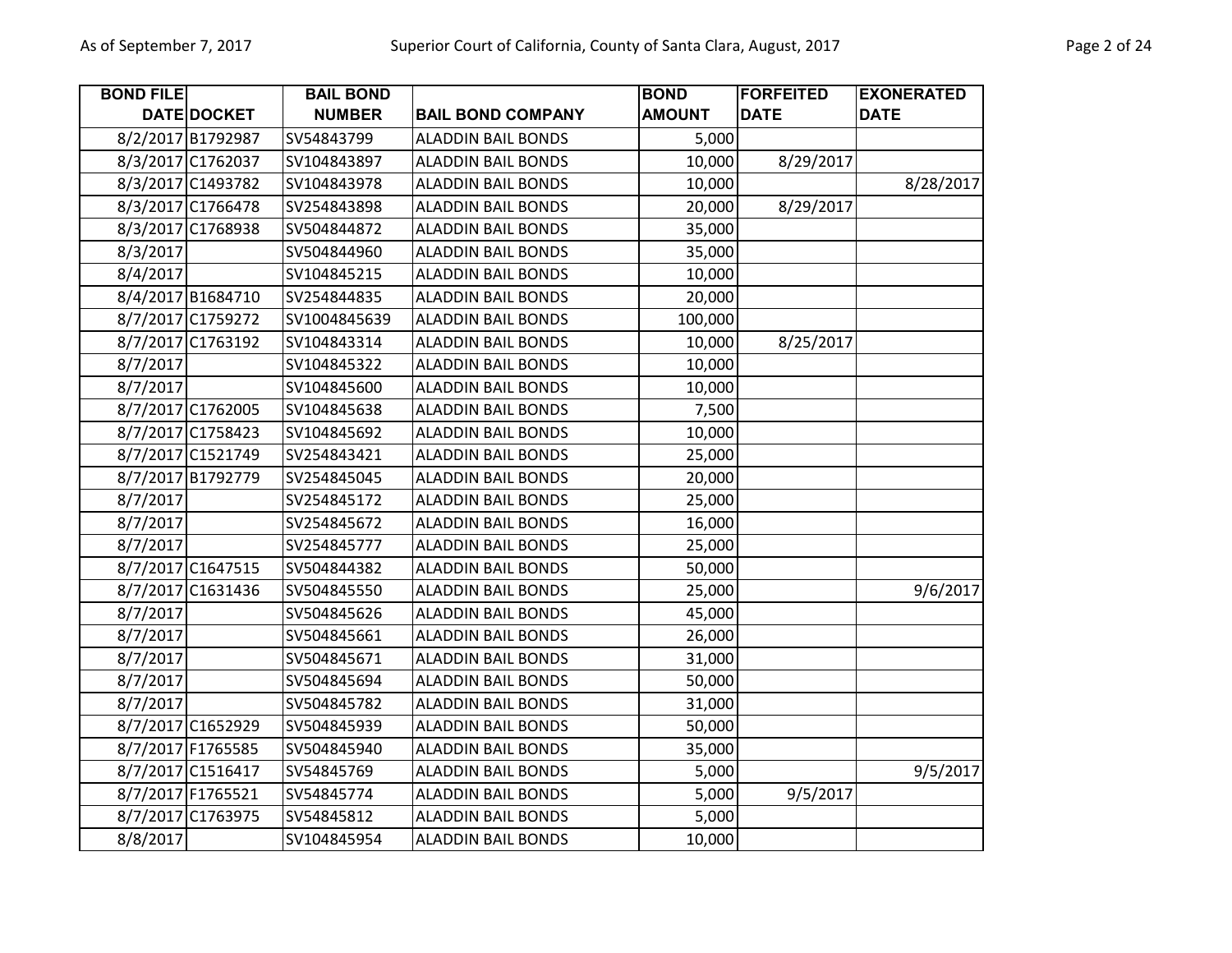| <b>BOND FILE</b>   |                   | <b>BAIL BOND</b> |                               | <b>BOND</b>   | <b>FORFEITED</b> | <b>EXONERATED</b> |
|--------------------|-------------------|------------------|-------------------------------|---------------|------------------|-------------------|
|                    | DATE DOCKET       | <b>NUMBER</b>    | <b>BAIL BOND COMPANY</b>      | <b>AMOUNT</b> | <b>DATE</b>      | <b>DATE</b>       |
|                    | 8/8/2017 C1759507 | SV104845996      | <b>ALADDIN BAIL BONDS</b>     | 10,000        |                  |                   |
| 8/8/2017           |                   | SV104846077      | <b>ALADDIN BAIL BONDS</b>     | 10,000        |                  |                   |
|                    | 8/8/2017 C1762208 | SV104846142      | <b>ALADDIN BAIL BONDS</b>     | 10,000        |                  |                   |
| 8/8/2017           |                   | SV254845615      | <b>ALADDIN BAIL BONDS</b>     | 15,000        |                  |                   |
| 8/8/2017           |                   | SV254845952      | <b>ALADDIN BAIL BONDS</b>     | 25,000        |                  |                   |
|                    | 8/8/2017 B1793333 | SV504845341      | <b>ALADDIN BAIL BONDS</b>     | 31,000        | 8/9/2017         |                   |
|                    | 8/8/2017 F1763147 | SV504845994      | <b>ALADDIN BAIL BONDS</b>     | 50,000        |                  |                   |
|                    | 8/8/2017 C1651457 | SV504845995      | <b>ALADDIN BAIL BONDS</b>     | 30,000        |                  |                   |
|                    | 8/8/2017 C1768384 | SV54845997       | <b>ALADDIN BAIL BONDS</b>     | 1,000         |                  |                   |
|                    | 8/8/2017 C1768149 | SV54846065       | <b>ALADDIN BAIL BONDS</b>     | 5,000         |                  | 8/24/2017         |
|                    | 8/9/2017 C1768342 | SV254844781      | <b>ALADDIN BAIL BONDS</b>     | 25,000        |                  |                   |
|                    | 8/9/2017 C1768551 | SV254845540      | <b>ALADDIN BAIL BONDS</b>     | 15,000        |                  |                   |
|                    | 8/9/2017 C1770114 | SV504846099      | <b>ALADDIN BAIL BONDS</b>     | 30,000        |                  |                   |
|                    | 8/9/2017 C1767011 | SV54845646       | <b>ALADDIN BAIL BONDS</b>     | 5,000         |                  |                   |
|                    | 8/9/2017 C1768649 | SV54846033       | <b>ALADDIN BAIL BONDS</b>     | 5,000         |                  |                   |
| 8/10/2017 F1765297 |                   | SV104846059      | <b>ALADDIN BAIL BONDS</b>     | 10,000        |                  |                   |
| 8/10/2017          |                   | SV104846203      | <b>ALADDIN BAIL BONDS</b>     | 10,000        |                  |                   |
| 8/10/2017 B1792805 |                   | SV54846348       | <b>ALADDIN BAIL BONDS</b>     | 5,000         |                  |                   |
| 8/11/2017 C1647681 |                   |                  | 5113600708 ALADDIN BAIL BONDS | 10,000        |                  |                   |
| 8/11/2017 C1652027 |                   | SV1004846628     | <b>ALADDIN BAIL BONDS</b>     | 75,000        |                  |                   |
| 8/11/2017          |                   | SV104846374      | <b>ALADDIN BAIL BONDS</b>     | 10,000        |                  |                   |
| 8/11/2017          |                   | SV104846457      | <b>ALADDIN BAIL BONDS</b>     | 10,000        |                  |                   |
| 8/11/2017 C1645618 |                   | SV104846682      | <b>ALADDIN BAIL BONDS</b>     | 5,000         |                  |                   |
| 8/11/2017 C1648364 |                   | SV254843467      | <b>ALADDIN BAIL BONDS</b>     | 10,000        |                  |                   |
| 8/11/2017 C1763612 |                   | SV254846386      | <b>ALADDIN BAIL BONDS</b>     | 11,000        | 8/21/2017        |                   |
| 8/11/2017          |                   | SV254846652      | <b>ALADDIN BAIL BONDS</b>     | 25,000        |                  |                   |
| 8/11/2017          |                   | SV504846497      | <b>ALADDIN BAIL BONDS</b>     | 30,000        |                  |                   |
| 8/11/2017 C1647685 |                   | SV504846730      | <b>ALADDIN BAIL BONDS</b>     | 50,000        |                  |                   |
| 8/14/2017 C1761894 |                   | SV1004846883     | <b>ALADDIN BAIL BONDS</b>     | 100,000       |                  |                   |
| 8/14/2017          |                   | SV1004847240     | <b>ALADDIN BAIL BONDS</b>     | 70,000        |                  |                   |
| 8/14/2017 C1766123 |                   | SV104846680      | <b>ALADDIN BAIL BONDS</b>     | 7,500         |                  |                   |
| 8/14/2017          |                   | SV104846900      | <b>ALADDIN BAIL BONDS</b>     | 10,000        |                  |                   |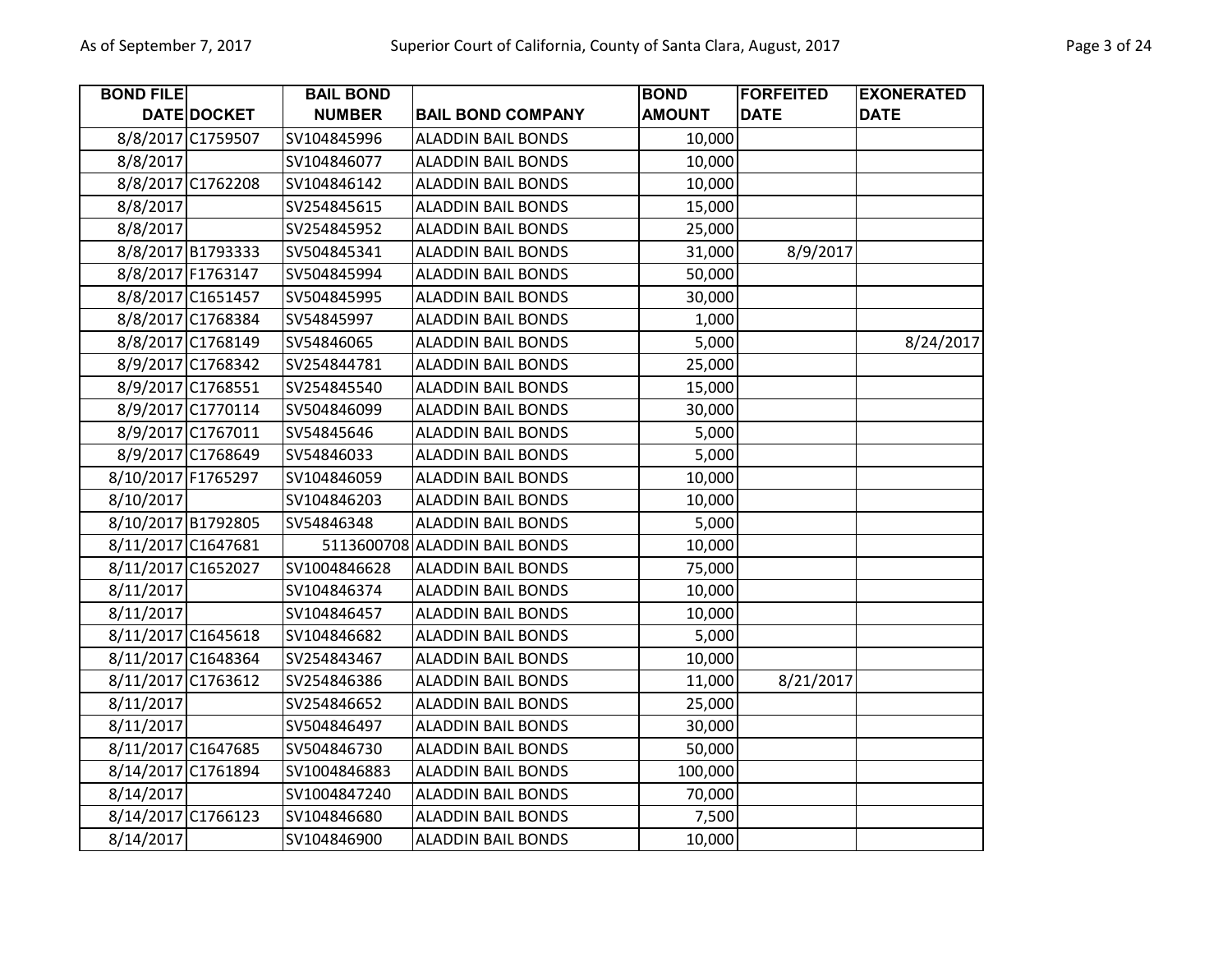| <b>BOND FILE</b>   |             | <b>BAIL BOND</b> |                           | <b>BOND</b>   | <b>FORFEITED</b> | <b>EXONERATED</b> |
|--------------------|-------------|------------------|---------------------------|---------------|------------------|-------------------|
|                    | DATE DOCKET | <b>NUMBER</b>    | <b>BAIL BOND COMPANY</b>  | <b>AMOUNT</b> | <b>DATE</b>      | <b>DATE</b>       |
| 8/14/2017          |             | SV104847202      | <b>ALADDIN BAIL BONDS</b> | 10,000        |                  |                   |
| 8/14/2017 F1764512 |             | SV254846112      | <b>ALADDIN BAIL BONDS</b> | 15,000        |                  |                   |
| 8/14/2017          |             | SV254846419      | <b>ALADDIN BAIL BONDS</b> | 20,000        |                  |                   |
| 8/14/2017 B1583096 |             | SV254846912      | <b>ALADDIN BAIL BONDS</b> | 15,000        |                  |                   |
| 8/14/2017          |             | SV254847256      | <b>ALADDIN BAIL BONDS</b> | 25,000        |                  |                   |
| 8/14/2017          |             | SV254847269      | <b>ALADDIN BAIL BONDS</b> | 15,000        |                  |                   |
| 8/14/2017          |             | SV254847277      | <b>ALADDIN BAIL BONDS</b> | 15,000        |                  |                   |
| 8/14/2017 C1769138 |             | SV504846858      | <b>ALADDIN BAIL BONDS</b> | 35,000        |                  |                   |
| 8/14/2017          |             | SV504847263      | <b>ALADDIN BAIL BONDS</b> | 35,000        |                  |                   |
| 8/14/2017 C1765281 |             | SV54845503       | <b>ALADDIN BAIL BONDS</b> | 5,000         |                  |                   |
| 8/14/2017 C1764070 |             | SV54845628       | <b>ALADDIN BAIL BONDS</b> | 5,000         |                  |                   |
| 8/14/2017 C1770602 |             | SV54846807       | <b>ALADDIN BAIL BONDS</b> | 1,000         | 8/16/2017        |                   |
| 8/14/2017 C1769349 |             | SV54846814       | <b>ALADDIN BAIL BONDS</b> | 5,000         |                  |                   |
| 8/14/2017 C1643430 |             | SV54846888       | <b>ALADDIN BAIL BONDS</b> | 5,000         |                  |                   |
| 8/14/2017 C1652076 |             | SV54846915       | <b>ALADDIN BAIL BONDS</b> | 5,000         |                  |                   |
| 8/15/2017 C1763503 |             | SV1004847470     | <b>ALADDIN BAIL BONDS</b> | 85,000        |                  |                   |
| 8/15/2017 B1689127 |             | SV254846328      | <b>ALADDIN BAIL BONDS</b> | 15,000        |                  |                   |
| 8/15/2017          |             | SV254847280      | <b>ALADDIN BAIL BONDS</b> | 25,000        |                  |                   |
| 8/15/2017          |             | SV254847342      | <b>ALADDIN BAIL BONDS</b> | 17,000        |                  |                   |
| 8/15/2017 C1645594 |             | SV254847344      | <b>ALADDIN BAIL BONDS</b> | 25,000        |                  |                   |
| 8/15/2017          |             | SV504847374      | <b>ALADDIN BAIL BONDS</b> | 25,000        |                  |                   |
| 8/15/2017 C1077898 |             | SV54845759       | <b>ALADDIN BAIL BONDS</b> | 5,000         |                  |                   |
| 8/15/2017 C1766177 |             | SV54846355       | <b>ALADDIN BAIL BONDS</b> | 5,000         |                  |                   |
| 8/15/2017          |             | SV54847409       | <b>ALADDIN BAIL BONDS</b> | 5,000,268     |                  |                   |
| 8/16/2017          |             | SV104847350      | <b>ALADDIN BAIL BONDS</b> | 10,000        |                  |                   |
| 8/16/2017 F1764112 |             | SV104847440      | <b>ALADDIN BAIL BONDS</b> | 6,000         |                  |                   |
| 8/16/2017 B1792505 |             | SV54846851       | <b>ALADDIN BAIL BONDS</b> | 5,000         |                  |                   |
| 8/17/2017 B1686410 |             | SV104846767      | <b>ALADDIN BAIL BONDS</b> | 10,000        |                  |                   |
| 8/17/2017 C1635915 |             | SV104847639      | <b>ALADDIN BAIL BONDS</b> | 10,000        |                  |                   |
| 8/17/2017 F1765439 |             | SV104847681      | <b>ALADDIN BAIL BONDS</b> | 10,000        |                  |                   |
| 8/17/2017          |             | SV104847830      | <b>ALADDIN BAIL BONDS</b> | 10,000        |                  |                   |
| 8/17/2017 C1758669 |             | SV104847875      | <b>ALADDIN BAIL BONDS</b> | 10,000        |                  |                   |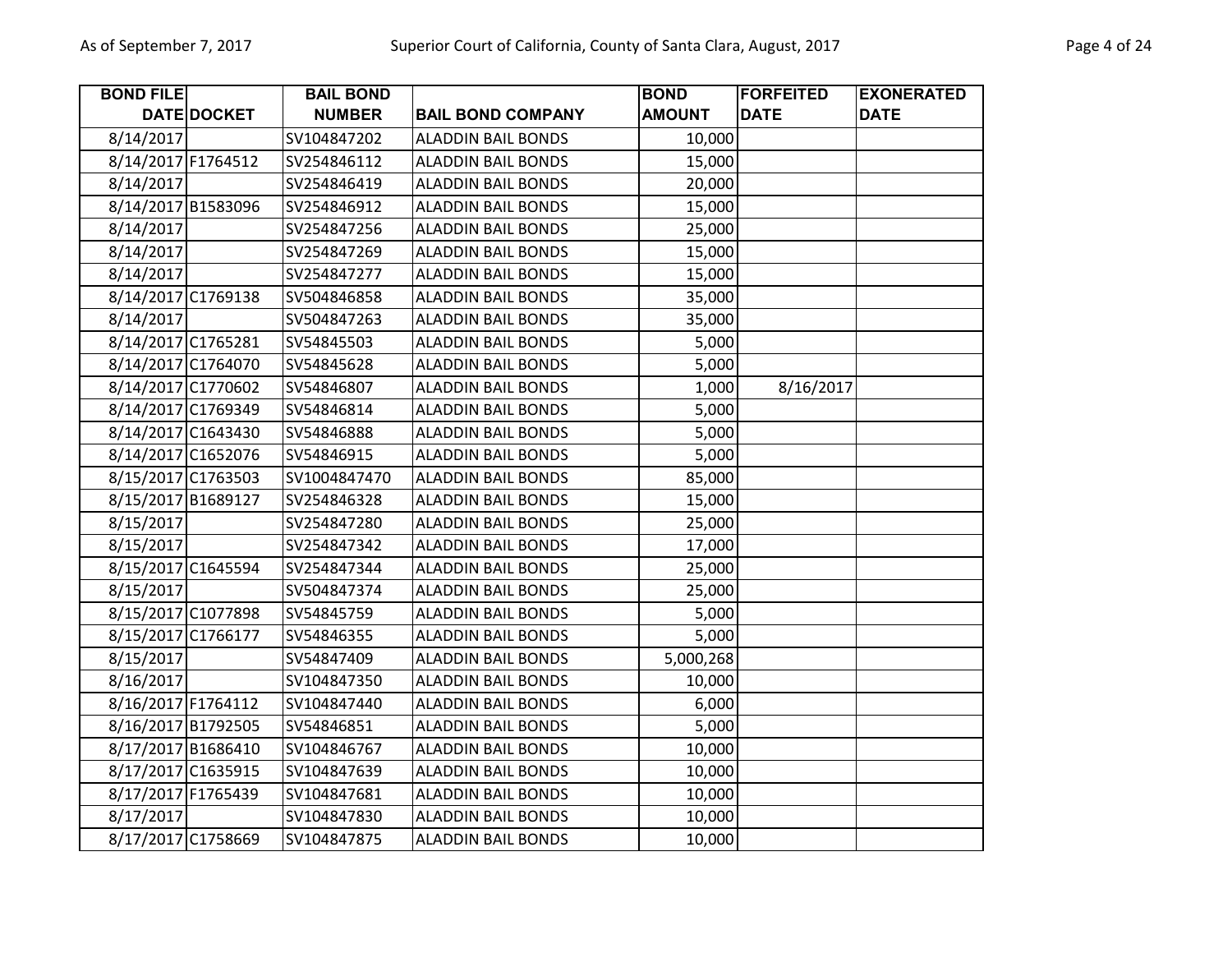| <b>BOND FILE</b>   |                    | <b>BAIL BOND</b>   |                           | <b>BOND</b>   | <b>FORFEITED</b> | <b>EXONERATED</b> |
|--------------------|--------------------|--------------------|---------------------------|---------------|------------------|-------------------|
|                    | <b>DATE DOCKET</b> | <b>NUMBER</b>      | <b>BAIL BOND COMPANY</b>  | <b>AMOUNT</b> | <b>DATE</b>      | <b>DATE</b>       |
| 8/17/2017          |                    | SV254847659        | <b>ALADDIN BAIL BONDS</b> | 20,000        |                  |                   |
| 8/17/2017 C1770612 |                    | SV254847838        | <b>ALADDIN BAIL BONDS</b> | 25,000        |                  |                   |
| 8/17/2017 C1758863 |                    | SV254847880        | <b>ALADDIN BAIL BONDS</b> | 21,000        |                  |                   |
| 8/17/2017 C1770996 |                    | SV504847871        | <b>ALADDIN BAIL BONDS</b> | 50,000        |                  |                   |
| 8/17/2017 C1758587 |                    | SV54845885         | <b>ALADDIN BAIL BONDS</b> | 5,000         |                  |                   |
| 8/17/2017 C1756863 |                    | SV54847653         | <b>ALADDIN BAIL BONDS</b> | 5,000         |                  |                   |
| 8/18/2017 C1769360 |                    | SV104847526        | <b>ALADDIN BAIL BONDS</b> | 6,000         |                  |                   |
| 8/18/2017 C1771052 |                    | SV254848209        | <b>ALADDIN BAIL BONDS</b> | 15,000        |                  |                   |
| 8/18/2017 C1769528 |                    | SV504848121        | <b>ALADDIN BAIL BONDS</b> | 50,000        | 8/18/2017        |                   |
| 8/18/2017 C1769664 |                    | SV54847613         | <b>ALADDIN BAIL BONDS</b> | 5,000         |                  |                   |
| 8/18/2017 C1525963 |                    | SV54847908         | <b>ALADDIN BAIL BONDS</b> | 5,000         |                  |                   |
| 8/21/2017 C1768717 |                    | SV1004848338       | <b>ALADDIN BAIL BONDS</b> | 75,000        |                  |                   |
| 8/21/2017 C1366464 |                    | SV104846314        | <b>ALADDIN BAIL BONDS</b> | 10,000        |                  |                   |
| 8/21/2017          |                    | 213441 SV104848499 | <b>ALADDIN BAIL BONDS</b> | 10,000        |                  |                   |
| 8/21/2017          |                    | SV104848717        | <b>ALADDIN BAIL BONDS</b> | 6,000         |                  |                   |
| 8/21/2017          |                    | SV104848877        | <b>ALADDIN BAIL BONDS</b> | 10,000        |                  |                   |
| 8/21/2017 C1765092 |                    | SV254848111        | <b>ALADDIN BAIL BONDS</b> | 25,000        |                  |                   |
| 8/21/2017          |                    | SV254848182        | <b>ALADDIN BAIL BONDS</b> | 20,500        |                  |                   |
| 8/21/2017          |                    | SV254848271        | <b>ALADDIN BAIL BONDS</b> | 20,000        |                  |                   |
| 8/21/2017          |                    | SV254848464        | <b>ALADDIN BAIL BONDS</b> | 20,000        |                  |                   |
| 8/21/2017 C1763146 |                    | SV254848585        | <b>ALADDIN BAIL BONDS</b> | 25,000        |                  |                   |
| 8/21/2017          |                    | SV254848618        | <b>ALADDIN BAIL BONDS</b> | 25,000        |                  |                   |
| 8/21/2017          |                    | SV254848679        | <b>ALADDIN BAIL BONDS</b> | 10,000        |                  |                   |
| 8/21/2017          |                    | SV254848735        | <b>ALADDIN BAIL BONDS</b> | 20,000        |                  |                   |
| 8/21/2017          |                    | SV504848183        | <b>ALADDIN BAIL BONDS</b> | 20,500        |                  |                   |
| 8/21/2017          |                    | SV504848727        | <b>ALADDIN BAIL BONDS</b> | 15,000        |                  |                   |
| 8/21/2017 F1765313 |                    | SV54848154         | <b>ALADDIN BAIL BONDS</b> | 5,000         |                  |                   |
| 8/21/2017 C1768268 |                    | SV54848586         | <b>ALADDIN BAIL BONDS</b> | 3,000         |                  |                   |
| 8/21/2017 C1771060 |                    | SV54848792         | <b>ALADDIN BAIL BONDS</b> | 5,000         |                  |                   |
| 8/21/2017          |                    | SV54848873         | <b>ALADDIN BAIL BONDS</b> | 5,000         |                  |                   |
| 8/22/2017          |                    | SV104848489        | <b>ALADDIN BAIL BONDS</b> | 10,000        |                  |                   |
| 8/22/2017 F1764368 |                    | SV104848583        | <b>ALADDIN BAIL BONDS</b> | 10,000        |                  |                   |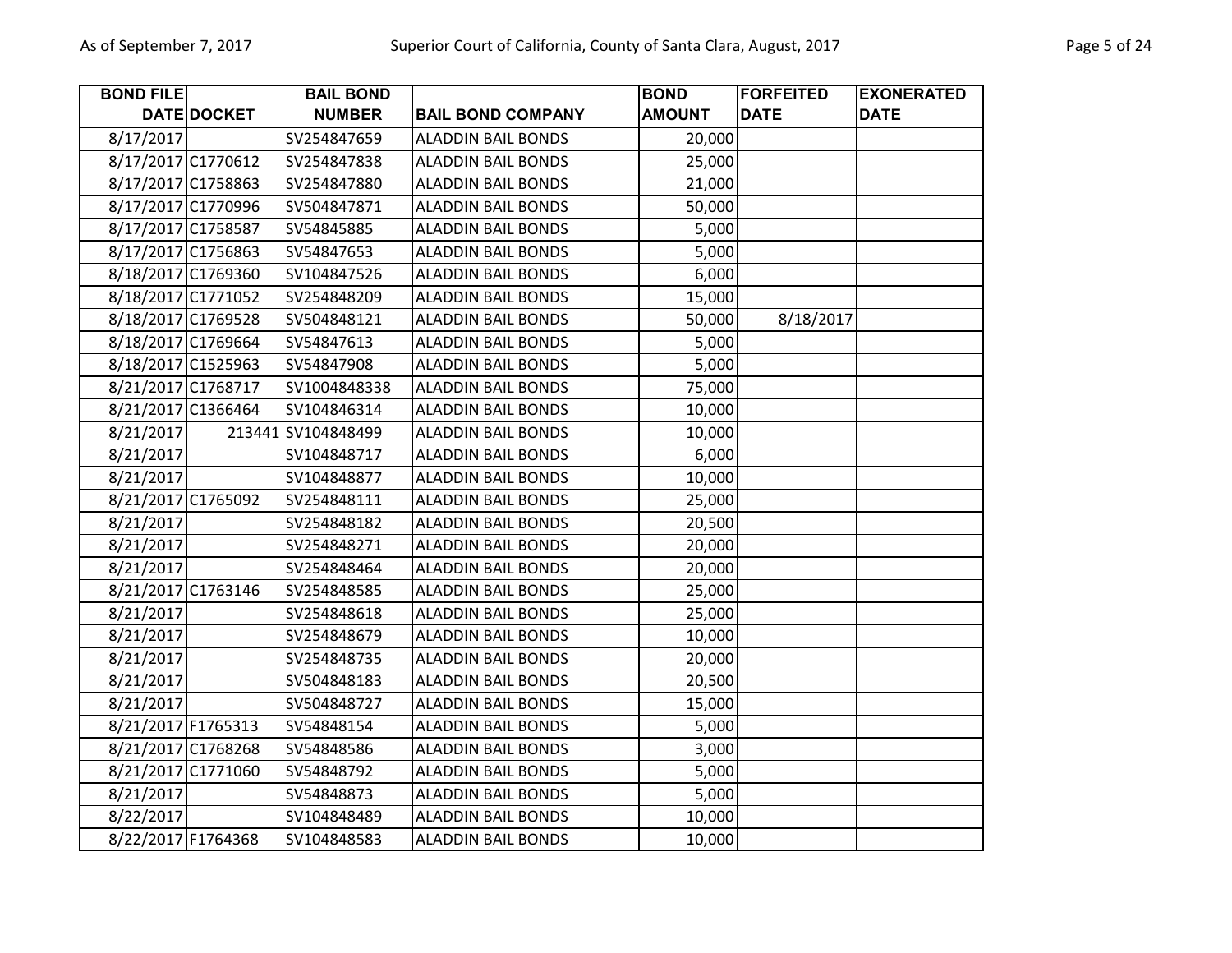| <b>BOND FILE</b>   |                    | <b>BAIL BOND</b> |                           | <b>BOND</b>   | <b>FORFEITED</b> | <b>EXONERATED</b> |
|--------------------|--------------------|------------------|---------------------------|---------------|------------------|-------------------|
|                    | DATE DOCKET        | <b>NUMBER</b>    | <b>BAIL BOND COMPANY</b>  | <b>AMOUNT</b> | <b>DATE</b>      | <b>DATE</b>       |
| 8/22/2017          |                    | SV254848589      | <b>ALADDIN BAIL BONDS</b> | 25,000        |                  |                   |
| 8/22/2017          |                    | SV254849090      | <b>ALADDIN BAIL BONDS</b> | 25,000        |                  |                   |
| 8/22/2017          |                    | SV504848187      | <b>ALADDIN BAIL BONDS</b> | 20,500        |                  |                   |
| 8/22/2017          |                    | SV504849082      | <b>ALADDIN BAIL BONDS</b> | 50,000        |                  |                   |
| 8/22/2017 C1770617 |                    | SV504849111      | <b>ALADDIN BAIL BONDS</b> | 41,000        |                  |                   |
| 8/23/2017 F1766026 |                    | SV1004849181     | <b>ALADDIN BAIL BONDS</b> | 75,000        |                  |                   |
| 8/23/2017 C1769329 |                    | SV254848291      | <b>ALADDIN BAIL BONDS</b> | 25,000        |                  |                   |
| 8/23/2017 C1768899 |                    | SV54848945       | <b>ALADDIN BAIL BONDS</b> | 5,000         |                  |                   |
| 8/24/2017          |                    | SV104849531      | <b>ALADDIN BAIL BONDS</b> | 10,000        |                  |                   |
|                    | 8/24/2017 B1793646 | SV504849543      | <b>ALADDIN BAIL BONDS</b> | 50,000        |                  |                   |
| 8/24/2017 C1771559 |                    | SV504849545      | <b>ALADDIN BAIL BONDS</b> | 25,000        |                  |                   |
| 8/25/2017 C1767418 |                    | SC104849758      | <b>ALADDIN BAIL BONDS</b> | 10,000        |                  |                   |
| 8/25/2017          |                    | SC254849625      | <b>ALADDIN BAIL BONDS</b> | 25,000        |                  |                   |
| 8/25/2017 C1767529 |                    | SV104848317      | <b>ALADDIN BAIL BONDS</b> | 10,000        |                  |                   |
| 8/25/2017          |                    | SV104849750      | <b>ALADDIN BAIL BONDS</b> | 10,000        |                  |                   |
| 8/25/2017          |                    | SV254849619      | <b>ALADDIN BAIL BONDS</b> | 10,250        |                  |                   |
| 8/25/2017 C1771555 |                    | SV254849753      | <b>ALADDIN BAIL BONDS</b> | 25,000        |                  |                   |
| 8/25/2017 C1769591 |                    | SV54849265       | <b>ALADDIN BAIL BONDS</b> | 5,000         |                  |                   |
| 8/28/2017 C1769190 |                    | SV104849983      | <b>ALADDIN BAIL BONDS</b> | 6,000         |                  |                   |
| 8/28/2017 C1756729 |                    | SV104850194      | <b>ALADDIN BAIL BONDS</b> | 10,000        | 8/28/2017        |                   |
| 8/28/2017          |                    | SV104850348      | <b>ALADDIN BAIL BONDS</b> | 5,000         |                  |                   |
| 8/28/2017 C1769592 |                    | SV104850455      | <b>ALADDIN BAIL BONDS</b> | 10,000        |                  |                   |
| 8/28/2017 C1769371 |                    | SV254849433      | <b>ALADDIN BAIL BONDS</b> | 20,000        |                  |                   |
| 8/28/2017          |                    | SV254849935      | <b>ALADDIN BAIL BONDS</b> | 25,000        |                  |                   |
|                    | 8/28/2017 C1771730 | SV254850184      | <b>ALADDIN BAIL BONDS</b> | 15,000        |                  |                   |
| 8/28/2017 C1757057 |                    | SV254850193      | <b>ALADDIN BAIL BONDS</b> | 20,000        | 8/28/2017        |                   |
| 8/28/2017          |                    | SV254850248      | <b>ALADDIN BAIL BONDS</b> | 25,000        |                  |                   |
| 8/28/2017          |                    | SV254850280      | <b>ALADDIN BAIL BONDS</b> | 25,000        |                  |                   |
| 8/28/2017          |                    | SV254850416      | <b>ALADDIN BAIL BONDS</b> | 25,000        |                  |                   |
| 8/28/2017 B1792721 |                    | SV504849298      | <b>ALADDIN BAIL BONDS</b> | 50,000        |                  |                   |
| 8/28/2017 C1758538 |                    | SV504849763      | <b>ALADDIN BAIL BONDS</b> | 7,500         |                  |                   |
| 8/28/2017 C1768328 |                    | SV54849328       | <b>ALADDIN BAIL BONDS</b> | 5,000         |                  |                   |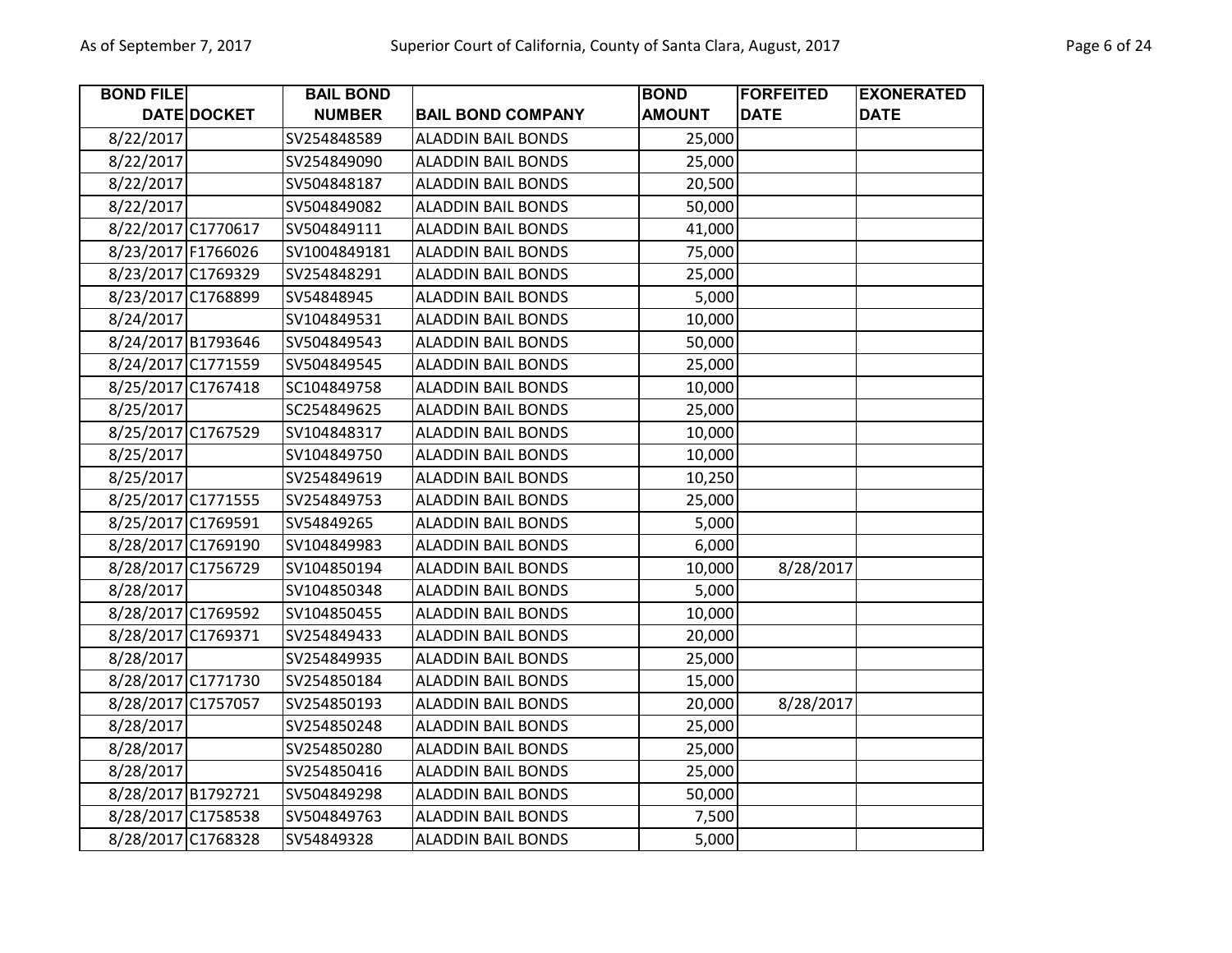| <b>BOND FILE</b>   |                    | <b>BAIL BOND</b> |                                | <b>BOND</b>   | <b>FORFEITED</b> | <b>EXONERATED</b> |
|--------------------|--------------------|------------------|--------------------------------|---------------|------------------|-------------------|
|                    | DATE DOCKET        | <b>NUMBER</b>    | <b>BAIL BOND COMPANY</b>       | <b>AMOUNT</b> | <b>DATE</b>      | <b>DATE</b>       |
|                    | 8/28/2017 C1769299 | SV54849982       | <b>ALADDIN BAIL BONDS</b>      | 5,000         |                  |                   |
| 8/28/2017 F1765906 |                    | SV54850195       | <b>ALADDIN BAIL BONDS</b>      | 1,500         | 8/28/2017        |                   |
| 8/29/2017 B1793555 |                    | SV1004849853     | <b>ALADDIN BAIL BONDS</b>      | 75,000        |                  |                   |
| 8/29/2017          |                    | SV104849971      | <b>ALADDIN BAIL BONDS</b>      | 10,000        |                  |                   |
| 8/29/2017          |                    | SV1504850129     | <b>ALADDIN BAIL BONDS</b>      | 101,000       |                  |                   |
| 8/29/2017          |                    | SV254850186      | <b>ALADDIN BAIL BONDS</b>      | 15,000        |                  |                   |
| 8/29/2017          |                    | SV254850482      | <b>ALADDIN BAIL BONDS</b>      | 15,000        |                  |                   |
|                    | 8/29/2017 B1471464 | SV54849951       | <b>ALADDIN BAIL BONDS</b>      | 5,000         |                  |                   |
| 8/29/2017 F1555308 |                    | SV54850477       | <b>ALADDIN BAIL BONDS</b>      | 5,000         |                  |                   |
| 8/30/2017 F1765542 |                    | SV104849704      | <b>ALADDIN BAIL BONDS</b>      | 6,000         |                  |                   |
|                    | 8/30/2017 C1767339 | SV104849764      | <b>ALADDIN BAIL BONDS</b>      | 10,000        |                  |                   |
| 8/30/2017 C1770362 |                    | SV504850802      | <b>ALADDIN BAIL BONDS</b>      | 35,000        |                  |                   |
| 8/30/2017 C1769204 |                    | SV54849276       | <b>ALADDIN BAIL BONDS</b>      | 5,000         |                  |                   |
|                    | 8/31/2017 C1763190 | SV104849766      | <b>ALADDIN BAIL BONDS</b>      | 10,000        |                  |                   |
| 8/31/2017          |                    | SV104851009      | <b>ALADDIN BAIL BONDS</b>      | 10,000        |                  |                   |
|                    | 8/31/2017 C1769884 | SV104851155      | <b>ALADDIN BAIL BONDS</b>      | 10,000        |                  |                   |
|                    | 8/31/2017 B1793453 | SV254849174      | <b>ALADDIN BAIL BONDS</b>      | 15,000        |                  |                   |
| 8/31/2017 B1793457 |                    | SV254849904      | <b>ALADDIN BAIL BONDS</b>      | 15,000        |                  |                   |
| 8/31/2017 B1581668 |                    | SV254850847      | <b>ALADDIN BAIL BONDS</b>      | 20,000        |                  |                   |
| 8/31/2017          |                    | SV254851013      | <b>ALADDIN BAIL BONDS</b>      | 20,000        |                  |                   |
|                    | 8/31/2017 B1687824 | SV254851050      | <b>ALADDIN BAIL BONDS</b>      | 20,000        |                  |                   |
|                    | 8/31/2017 B1583595 | SV504849696      | <b>ALADDIN BAIL BONDS</b>      | 50,000        |                  |                   |
|                    | 8/31/2017 C1636364 | SV54851042       | <b>ALADDIN BAIL BONDS</b>      | 5,000         |                  |                   |
|                    | 8/31/2017 C1769134 | SV54851051       | <b>ALADDIN BAIL BONDS</b>      | 1,000         |                  |                   |
|                    | 8/31/2017 C1501948 | SV54851109       | <b>ALADDIN BAIL BONDS</b>      | 5,000         |                  |                   |
|                    | 8/2/2017 F1765519  | AS15469383       | ALICE CORTEZ BAIL BONDS        | 10,000        |                  |                   |
|                    | 8/7/2017 F1765473  | AS15474771       | ALICE CORTEZ BAIL BONDS        | 6,000         |                  |                   |
|                    | 8/9/2017 F1658724  | AS50196068       | ALICE CORTEZ BAIL BONDS        | 20,000        |                  |                   |
|                    | 8/1/2017 C1761930  |                  | 6.01611E+12 ALL PRO BAIL BONDS | 10,000        |                  |                   |
|                    | 8/1/2017 C1765876  |                  | 6.01614E+12 ALL PRO BAIL BONDS | 5,000         | 8/17/2017        | 8/21/2017         |
|                    | 8/1/2017 C1767861  |                  | 6.01614E+12 ALL PRO BAIL BONDS | 5,000         | 8/17/2017        | 8/21/2017         |
|                    | 8/1/2017 C1764127  |                  | 6.01615E+12 ALL PRO BAIL BONDS | 15,000        | 8/17/2017        | 8/21/2017         |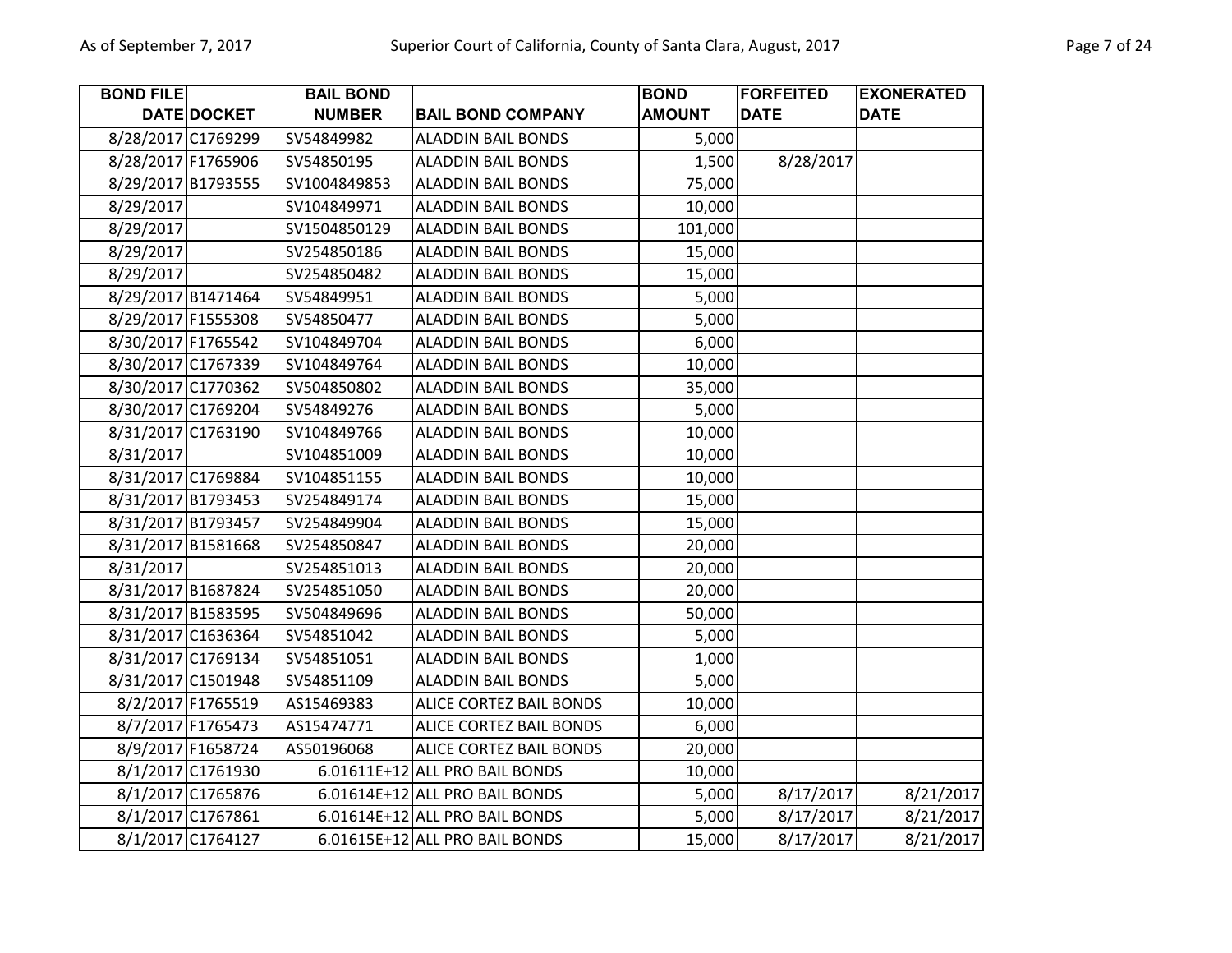| <b>BOND FILE</b> |                    | <b>BAIL BOND</b> |                                | <b>BOND</b>   | <b>FORFEITED</b> | <b>EXONERATED</b> |
|------------------|--------------------|------------------|--------------------------------|---------------|------------------|-------------------|
|                  | DATE DOCKET        | <b>NUMBER</b>    | <b>BAIL BOND COMPANY</b>       | <b>AMOUNT</b> | <b>DATE</b>      | <b>DATE</b>       |
|                  | 8/1/2017 C1767141  |                  | 6.01617E+12 ALL PRO BAIL BONDS | 10,000        |                  |                   |
|                  | 8/1/2017 C1763811  |                  | 6.01618E+12 ALL PRO BAIL BONDS | 10,000        | 8/17/2017        | 8/21/2017         |
| 8/1/2017         |                    |                  | 6.01618E+12 ALL PRO BAIL BONDS | 10,000        |                  |                   |
|                  | 8/3/2017 B1790081  |                  | 5272954658 ALL PRO BAIL BONDS  | 25,000        |                  |                   |
|                  | 8/3/2017 B1685463  |                  | 6.01611E+12 ALL PRO BAIL BONDS | 10,000        |                  | 8/3/2017          |
|                  | 8/3/2017 B1791249  |                  | 6.01611E+12 ALL PRO BAIL BONDS | 10,000        |                  | 8/30/2017         |
|                  | 8/3/2017 C1768032  |                  | 6.01612E+12 ALL PRO BAIL BONDS | 50,000        |                  |                   |
|                  | 8/3/2017 C1765439  |                  | 6.01613E+12 ALL PRO BAIL BONDS | 15,000        |                  |                   |
| 8/3/2017         |                    |                  | 6.01614E+12 ALL PRO BAIL BONDS | 1,000         |                  |                   |
|                  | 8/3/2017 C1768547  |                  | 6.01616E+12 ALL PRO BAIL BONDS | 10,000        |                  | 8/24/2017         |
|                  | 8/3/2017 B1793305  |                  | 6.01617E+12 ALL PRO BAIL BONDS | 12,000        |                  |                   |
|                  | 8/4/2017 C1768924  |                  | 6.01615E+12 ALL PRO BAIL BONDS | 32,000        |                  |                   |
|                  | 8/4/2017 C1764506  |                  | 6.01616E+12 ALL PRO BAIL BONDS | 10,000        |                  |                   |
|                  | 8/7/2017 C1646186  |                  | 5113610424 ALL PRO BAIL BONDS  | 6,000         |                  |                   |
| 8/7/2017         |                    |                  | 6.01611E+12 ALL PRO BAIL BONDS | 10,000        |                  |                   |
| 8/7/2017         |                    |                  | 6.01611E+12 ALL PRO BAIL BONDS | 10,000        |                  |                   |
| 8/7/2017         |                    |                  | 6.01614E+12 ALL PRO BAIL BONDS | 30,000        |                  |                   |
|                  | 8/7/2017 B1792556  |                  | 6.01615E+12 ALL PRO BAIL BONDS | 5,000         |                  |                   |
|                  | 8/7/2017 C1770145  |                  | 6.01615E+12 ALL PRO BAIL BONDS | 5,000         |                  |                   |
| 8/7/2017         |                    |                  | 6.01616E+12 ALL PRO BAIL BONDS | 25,000        |                  |                   |
| 8/7/2017         |                    |                  | 6.01618E+12 ALL PRO BAIL BONDS | 25,000        |                  |                   |
|                  | 8/7/2017 C1765541  |                  | 6.01618E+12 ALL PRO BAIL BONDS | 50,000        |                  |                   |
| 8/7/2017         |                    |                  | 6.01619E+12 ALL PRO BAIL BONDS | 16,000        |                  |                   |
|                  | 8/8/2017 C1770136  |                  | 6.01612E+12 ALL PRO BAIL BONDS | 36,000        |                  |                   |
|                  | 8/8/2017 B1793079  |                  | 6.01614E+12 ALL PRO BAIL BONDS | 10,000        |                  |                   |
|                  | 8/8/2017 C1766722  |                  | 6.01617E+12 ALL PRO BAIL BONDS | 7,500         |                  |                   |
|                  | 8/9/2017 C1767725  |                  | 5272980354 ALL PRO BAIL BONDS  | 20,000        |                  |                   |
|                  | 8/9/2017 C1767421  |                  | 6.01614E+12 ALL PRO BAIL BONDS | 25,000        |                  |                   |
|                  | 8/9/2017 C1768629  |                  | 6.01614E+12 ALL PRO BAIL BONDS | 5,000         |                  |                   |
| 8/9/2017         |                    |                  | 6.01615E+12 ALL PRO BAIL BONDS | 25,000        |                  |                   |
|                  | 8/9/2017 C1768543  |                  | 6.01617E+12 ALL PRO BAIL BONDS | 25,000        |                  |                   |
|                  | 8/11/2017 C1638487 |                  | 5113656891 ALL PRO BAIL BONDS  | 5,000         |                  |                   |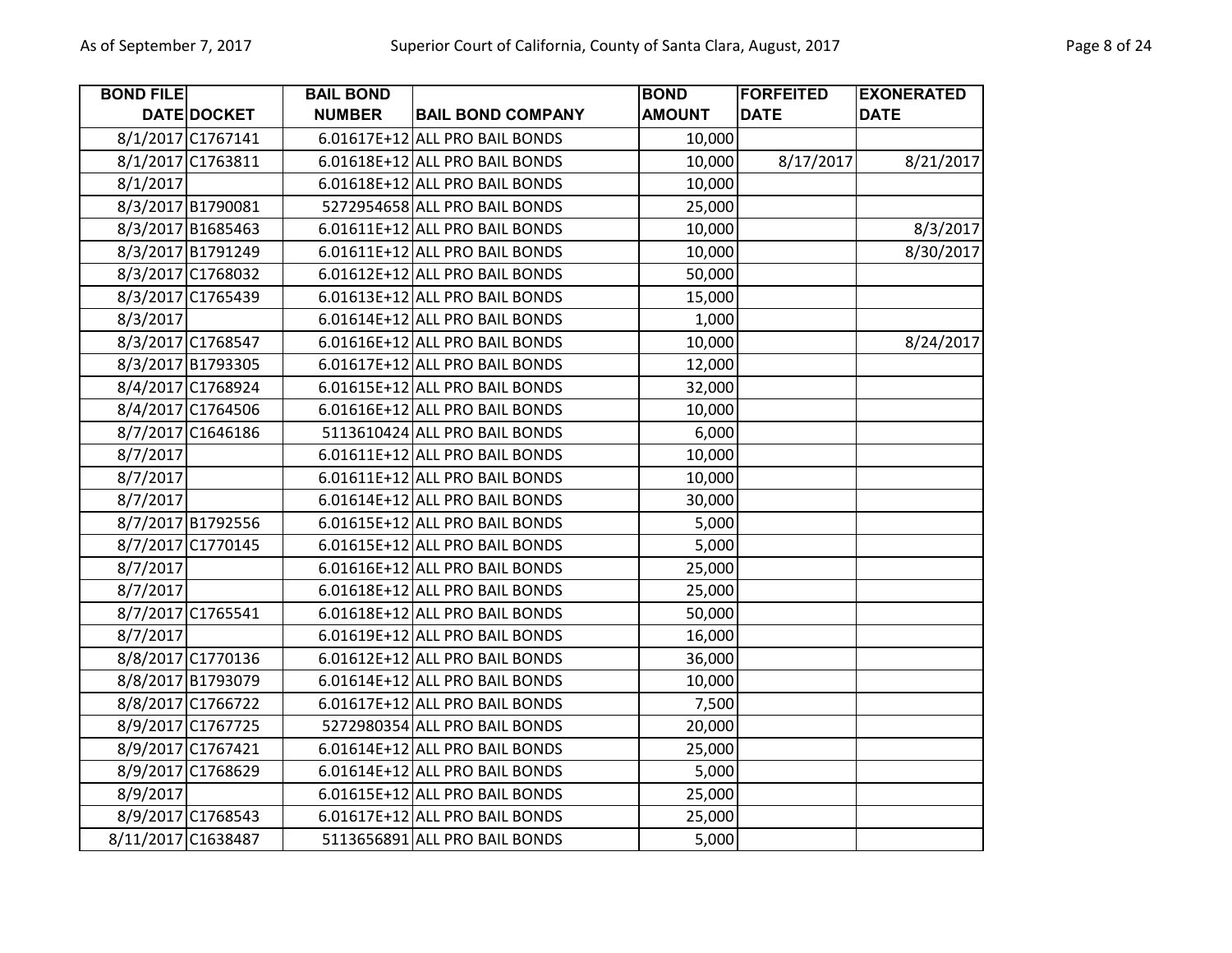| <b>BOND FILE</b>   |                    | <b>BAIL BOND</b> |                                | <b>BOND</b>   | <b>FORFEITED</b> | <b>EXONERATED</b> |
|--------------------|--------------------|------------------|--------------------------------|---------------|------------------|-------------------|
|                    | DATE DOCKET        | <b>NUMBER</b>    | <b>BAIL BOND COMPANY</b>       | <b>AMOUNT</b> | <b>DATE</b>      | <b>DATE</b>       |
| 8/11/2017          |                    |                  | 6.01617E+11 ALL PRO BAIL BONDS | 25,000        |                  |                   |
| 8/11/2017 F1765649 |                    |                  | 6.01612E+12 ALL PRO BAIL BONDS | 50,000        |                  |                   |
| 8/11/2017          |                    |                  | 6.01613E+12 ALL PRO BAIL BONDS | 10,000        |                  |                   |
| 8/11/2017 C1770445 |                    |                  | 6.01613E+12 ALL PRO BAIL BONDS | 11,000        |                  |                   |
|                    | 8/11/2017 C1103177 |                  | 6.01616E+12 ALL PRO BAIL BONDS | 5,000         |                  |                   |
| 8/14/2017          |                    |                  | 5113636699 ALL PRO BAIL BONDS  | 10,000        |                  |                   |
| 8/14/2017 B1792766 |                    |                  | 6.01017E+12 ALL PRO BAIL BONDS | 10,000        |                  |                   |
| 8/14/2017 B1793398 |                    |                  | 6.01611E+12 ALL PRO BAIL BONDS | 110,000       |                  |                   |
| 8/14/2017          |                    |                  | 6.01614E+12 ALL PRO BAIL BONDS | 25,000        |                  |                   |
| 8/14/2017          |                    |                  | 6.01618E+12 ALL PRO BAIL BONDS | 25,000        |                  |                   |
|                    | 8/15/2017 B1792797 |                  | 6.01012E+12 ALL PRO BAIL BONDS | 10,000        |                  |                   |
| 8/15/2017 B1686131 |                    |                  | 6.01014E+12 ALL PRO BAIL BONDS | 20,000        |                  |                   |
| 8/15/2017          |                    |                  | 6.01612E+12 ALL PRO BAIL BONDS | 11,000        |                  |                   |
|                    | 8/15/2017 C1766127 |                  | 6.01613E+12 ALL PRO BAIL BONDS | 30,000        |                  |                   |
| 8/15/2017          |                    |                  | 6.01613E+12 ALL PRO BAIL BONDS | 40,000        |                  |                   |
| 8/15/2017          |                    |                  | 6.01614E+12 ALL PRO BAIL BONDS | 11,000        |                  |                   |
| 8/15/2017          |                    |                  | 6.01616E+12 ALL PRO BAIL BONDS | 10,000        |                  |                   |
| 8/15/2017 C1760562 |                    |                  | 6.01616E+12 ALL PRO BAIL BONDS | 50,000        |                  | 8/21/2017         |
| 8/15/2017          |                    |                  | 6.01617E+12 ALL PRO BAIL BONDS | 20,000        |                  |                   |
| 8/18/2017 C1762883 |                    |                  | 6.01611E+12 ALL PRO BAIL BONDS | 10,000        |                  |                   |
|                    | 8/18/2017 C1650529 |                  | 6.01613E+12 ALL PRO BAIL BONDS | 10,000        |                  |                   |
| 8/18/2017 C1755981 |                    |                  | 6.01613E+12 ALL PRO BAIL BONDS | 15,000        |                  |                   |
| 8/18/2017 C1651982 |                    |                  | 6.01615E+12 ALL PRO BAIL BONDS | 15,000        |                  |                   |
| 8/18/2017 C1755096 |                    |                  | 6.01616E+12 ALL PRO BAIL BONDS | 25,000        |                  |                   |
| 8/18/2017 C1768494 |                    |                  | 6.01616E+12 ALL PRO BAIL BONDS | 20,000        |                  |                   |
|                    | 8/21/2017 C1644866 |                  | 6.01614E+12 ALL PRO BAIL BONDS | 10,000        |                  |                   |
| 8/21/2017 F1765627 |                    |                  | 6.01615E+12 ALL PRO BAIL BONDS | 6,000         |                  |                   |
| 8/21/2017          |                    |                  | 6.01618E+12 ALL PRO BAIL BONDS | 57,000        |                  |                   |
| 8/21/2017          |                    |                  | 6.01618E+12 ALL PRO BAIL BONDS | 21,000        |                  |                   |
|                    | 8/21/2017 C1761246 |                  | 6.01712E+12 ALL PRO BAIL BONDS | 5,000         |                  |                   |
| 8/22/2017          |                    |                  | 6.01614E+12 ALL PRO BAIL BONDS | 16,000        |                  |                   |
| 8/22/2017          |                    |                  | 6.01617E+12 ALL PRO BAIL BONDS | 17,000        |                  |                   |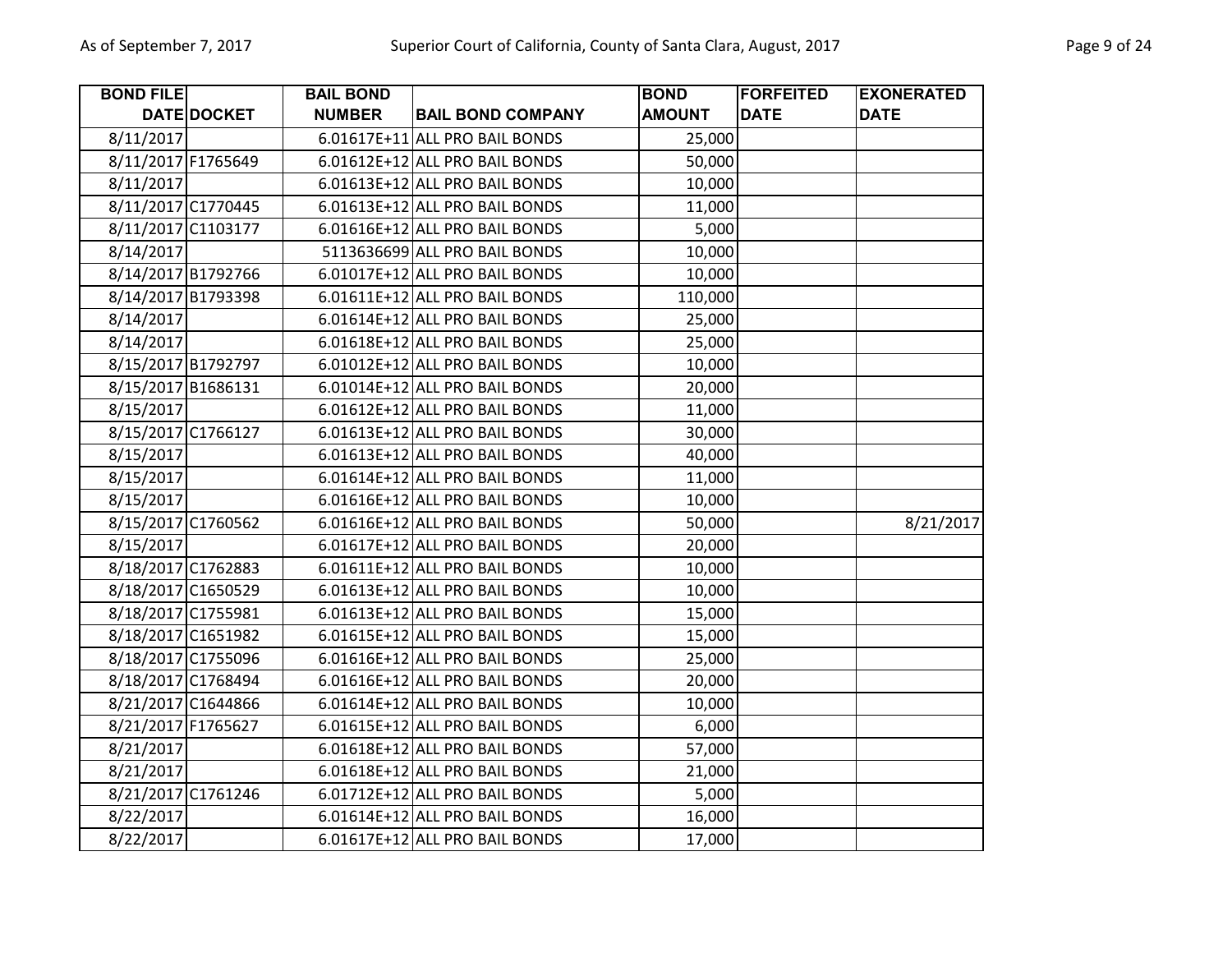| <b>BOND FILE</b>   |                    | <b>BAIL BOND</b> |                                | <b>BOND</b>   | <b>FORFEITED</b> | <b>EXONERATED</b> |
|--------------------|--------------------|------------------|--------------------------------|---------------|------------------|-------------------|
|                    | <b>DATE DOCKET</b> | <b>NUMBER</b>    | <b>BAIL BOND COMPANY</b>       | <b>AMOUNT</b> | <b>DATE</b>      | <b>DATE</b>       |
| 8/22/2017 B1686942 |                    |                  | 6.01618E+12 ALL PRO BAIL BONDS | 20,000        |                  |                   |
| 8/23/2017 C1634068 |                    |                  | 6.00615E+12 ALL PRO BAIL BONDS | 15,000        |                  |                   |
| 8/23/2017 F1766025 |                    |                  | 6.01612E+12 ALL PRO BAIL BONDS | 45,000        |                  |                   |
| 8/23/2017 C1769681 |                    |                  | 6.01616E+12 ALL PRO BAIL BONDS | 40,000        |                  |                   |
| 8/23/2017 B1793715 |                    |                  | 6.01617E+12 ALL PRO BAIL BONDS | 1,000         |                  |                   |
| 8/23/2017          |                    |                  | 6.01618E+12 ALL PRO BAIL BONDS | 25,000        |                  |                   |
| 8/24/2017 C1763172 |                    |                  | 6.01613E+12 ALL PRO BAIL BONDS | 35,000        |                  |                   |
| 8/24/2017 C1120755 |                    |                  | 6.01614E+12 ALL PRO BAIL BONDS | 5,000         |                  |                   |
| 8/24/2017          |                    |                  | 6.01615E+12 ALL PRO BAIL BONDS | 25,000        |                  |                   |
| 8/24/2017 C1509919 |                    |                  | 6.01616E+12 ALL PRO BAIL BONDS | 50,000        |                  |                   |
| 8/24/2017          |                    |                  | 6.01617E+12 ALL PRO BAIL BONDS | 10,000        |                  |                   |
| 8/25/2017 C1648041 |                    |                  | 6.01613E+12 ALL PRO BAIL BONDS | 25,000        |                  |                   |
| 8/25/2017 C1766128 |                    |                  | 6.01613E+12 ALL PRO BAIL BONDS | 75,000        |                  |                   |
| 8/25/2017 B1792017 |                    |                  | 6.01613E+12 ALL PRO BAIL BONDS | 10,000        |                  |                   |
| 8/25/2017 C1757650 |                    |                  | 6.01614E+12 ALL PRO BAIL BONDS | 25,000        |                  |                   |
| 8/25/2017 F1765864 |                    |                  | 6.01615E+12 ALL PRO BAIL BONDS | 25,000        |                  |                   |
| 8/25/2017 C1771502 |                    |                  | 6.01616E+12 ALL PRO BAIL BONDS | 50,000        |                  |                   |
| 8/25/2017 C1766470 |                    |                  | 6.01616E+12 ALL PRO BAIL BONDS | 10,000        |                  |                   |
| 8/25/2017 C1642816 |                    |                  | 6.01617E+12 ALL PRO BAIL BONDS | 25,000        |                  |                   |
| 8/25/2017 C1493816 |                    |                  | 6.01617E+12 ALL PRO BAIL BONDS | 5,000         |                  |                   |
| 8/25/2017 C1762657 |                    |                  | 6.01618E+12 ALL PRO BAIL BONDS | 1,000         |                  |                   |
| 8/25/2017 C1637778 |                    |                  | 6.01615E+13 ALL PRO BAIL BONDS | 20,000        |                  |                   |
| 8/28/2017 C1763548 |                    |                  | 6.01611E+12 ALL PRO BAIL BONDS | 10,000        |                  |                   |
| 8/28/2017          |                    |                  | 6.01611E+12 ALL PRO BAIL BONDS | 41,000        |                  |                   |
| 8/28/2017          |                    |                  | 6.01616E+12 ALL PRO BAIL BONDS | 5,000         |                  |                   |
| 8/28/2017 C1768776 |                    |                  | 6.01618E+12 ALL PRO BAIL BONDS | 10,000        |                  |                   |
| 8/29/2017          |                    |                  | 6.01613E+12 ALL PRO BAIL BONDS | 70,000        |                  |                   |
| 8/29/2017 C1768497 |                    |                  | 6.01615E+12 ALL PRO BAIL BONDS | 15,000        |                  |                   |
| 8/29/2017          |                    |                  | 6.01616E+12 ALL PRO BAIL BONDS | 11,250        |                  |                   |
| 8/29/2017          |                    |                  | 6.01617E+12 ALL PRO BAIL BONDS | 25,000        |                  |                   |
| 8/30/2017 C1768741 |                    |                  | 6.01618E+11 ALL PRO BAIL BONDS | 3,000         |                  |                   |
| 8/30/2017 C1757673 |                    |                  | 6.01612E+12 ALL PRO BAIL BONDS | 7,500         |                  |                   |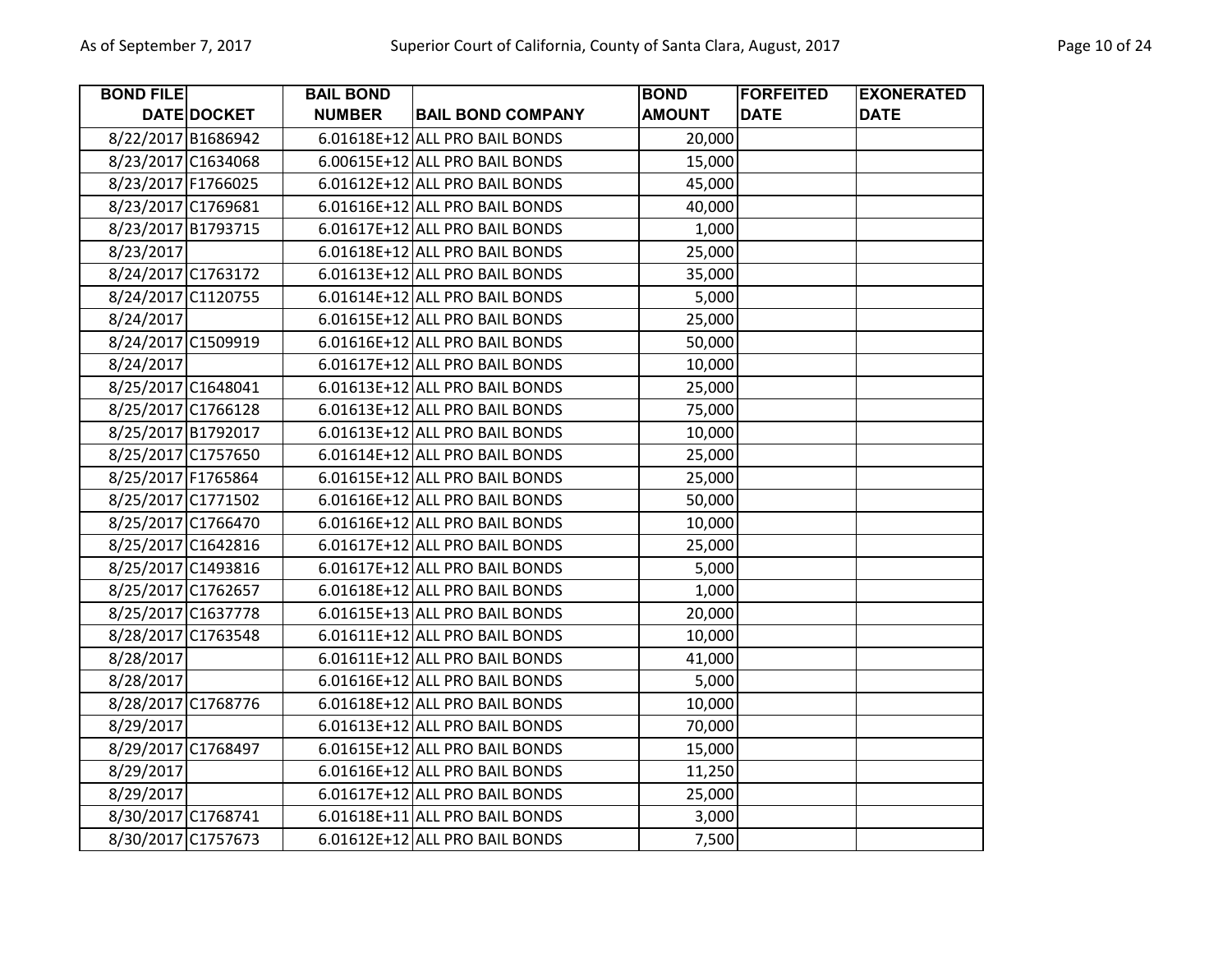| <b>BOND FILE</b>   |                   | <b>BAIL BOND</b> |                                   | <b>BOND</b>   | <b>FORFEITED</b> | <b>EXONERATED</b> |
|--------------------|-------------------|------------------|-----------------------------------|---------------|------------------|-------------------|
|                    | DATE DOCKET       | <b>NUMBER</b>    | <b>BAIL BOND COMPANY</b>          | <b>AMOUNT</b> | <b>DATE</b>      | <b>DATE</b>       |
| 8/30/2017 C1480614 |                   |                  | 6.01612E+12 ALL PRO BAIL BONDS    | 25,000        |                  |                   |
| 8/30/2017 C1766030 |                   |                  | 6.01613E+12 ALL PRO BAIL BONDS    | 50,000        |                  |                   |
| 8/30/2017 C1769901 |                   |                  | 6.01614E+12 ALL PRO BAIL BONDS    | 15,000        |                  |                   |
| 8/30/2017          |                   |                  | 6.01616E+12 ALL PRO BAIL BONDS    | 11,000        |                  |                   |
| 8/30/2017          |                   |                  | 6.01617E+12 ALL PRO BAIL BONDS    | 27,000        |                  |                   |
| 8/30/2017 F1766028 |                   |                  | 6.01618E+12 ALL PRO BAIL BONDS    | 5,000         |                  |                   |
| 8/31/2017 F1766028 |                   |                  | 6.01613E+12 ALL PRO BAIL BONDS    | 25,000        |                  |                   |
| 8/31/2017          |                   |                  | 6.01613E+12 ALL PRO BAIL BONDS    | 35,000        |                  |                   |
|                    | 8/1/2017 C1764653 | IS30K210666      | <b>AMIGO BAIL BONDS</b>           | 5,000         |                  |                   |
| 8/2/2017           |                   | IS50K129890      | <b>AMIGO BAIL BONDS</b>           | 15,000        |                  |                   |
| 8/7/2017           |                   | IS50K129152      | <b>AMIGO BAIL BONDS</b>           | 50,000        |                  |                   |
| 8/23/2017 C1771282 |                   | IS30K210941      | AMIGO BAIL BONDS                  | 10,000        |                  |                   |
| 8/29/2017 C1764658 |                   | IS30K211036      | <b>AMIGO BAIL BONDS</b>           | 20,000        |                  |                   |
| 8/29/2017 C1765366 |                   | IS50K130609      | <b>AMIGO BAIL BONDS</b>           | 20,000        |                  |                   |
| 8/8/2017           |                   |                  | 5273017033 ANGEL LOPEZ BAIL BONDS | 20,000        |                  |                   |
| 8/23/2017          |                   |                  | 5272875085 ANGEL LOPEZ BAIL BONDS | 27,000        |                  |                   |
| 8/28/2017          |                   |                  | 5272875072 ANGEL LOPEZ BAIL BONDS | 21,000        |                  |                   |
| 8/31/2017          |                   |                  | 5113676163 ANGEL LOPEZ BAIL BONDS | 10,000        |                  |                   |
| 8/1/2017           |                   | T10050627777     | <b>BAD BOYS BAIL BONDS</b>        | 60,000        |                  |                   |
|                    | 8/1/2017 C1765910 | T1050631441      | <b>BAD BOYS BAIL BONDS</b>        | 5,000         |                  |                   |
|                    | 8/1/2017 C1766052 | T2550627764      | <b>BAD BOYS BAIL BONDS</b>        | 25,000        |                  |                   |
| 8/1/2017           |                   | T5050625923      | <b>BAD BOYS BAIL BONDS</b>        | 35,000        |                  |                   |
|                    | 8/1/2017 C1767613 | T5050627244      | <b>BAD BOYS BAIL BONDS</b>        | 40,000        |                  |                   |
|                    | 8/1/2017 C1765077 | T550632053       | <b>BAD BOYS BAIL BONDS</b>        | 5,000         |                  |                   |
|                    | 8/2/2017 F1765160 | T10050634136     | <b>BAD BOYS BAIL BONDS</b>        | 100,000       |                  |                   |
|                    | 8/2/2017 F1765101 | T1050632071      | <b>BAD BOYS BAIL BONDS</b>        | 10,000        |                  |                   |
|                    | 8/2/2017 F1661629 | T2550627762      | <b>BAD BOYS BAIL BONDS</b>        | 20,000        |                  |                   |
| 8/2/2017           |                   | T2550627763      | <b>BAD BOYS BAIL BONDS</b>        | 20,000        |                  |                   |
|                    | 8/2/2017 C1765362 | T2550632089      | <b>BAD BOYS BAIL BONDS</b>        | 15,000        |                  |                   |
|                    | 8/2/2017 C1764598 | T5050627772      | <b>BAD BOYS BAIL BONDS</b>        | 50,000        |                  |                   |
| 8/3/2017           |                   | T2550627761      | <b>BAD BOYS BAIL BONDS</b>        | 25,000        |                  |                   |
| 8/3/2017           |                   | T2550632090      | <b>BAD BOYS BAIL BONDS</b>        | 15,000        |                  |                   |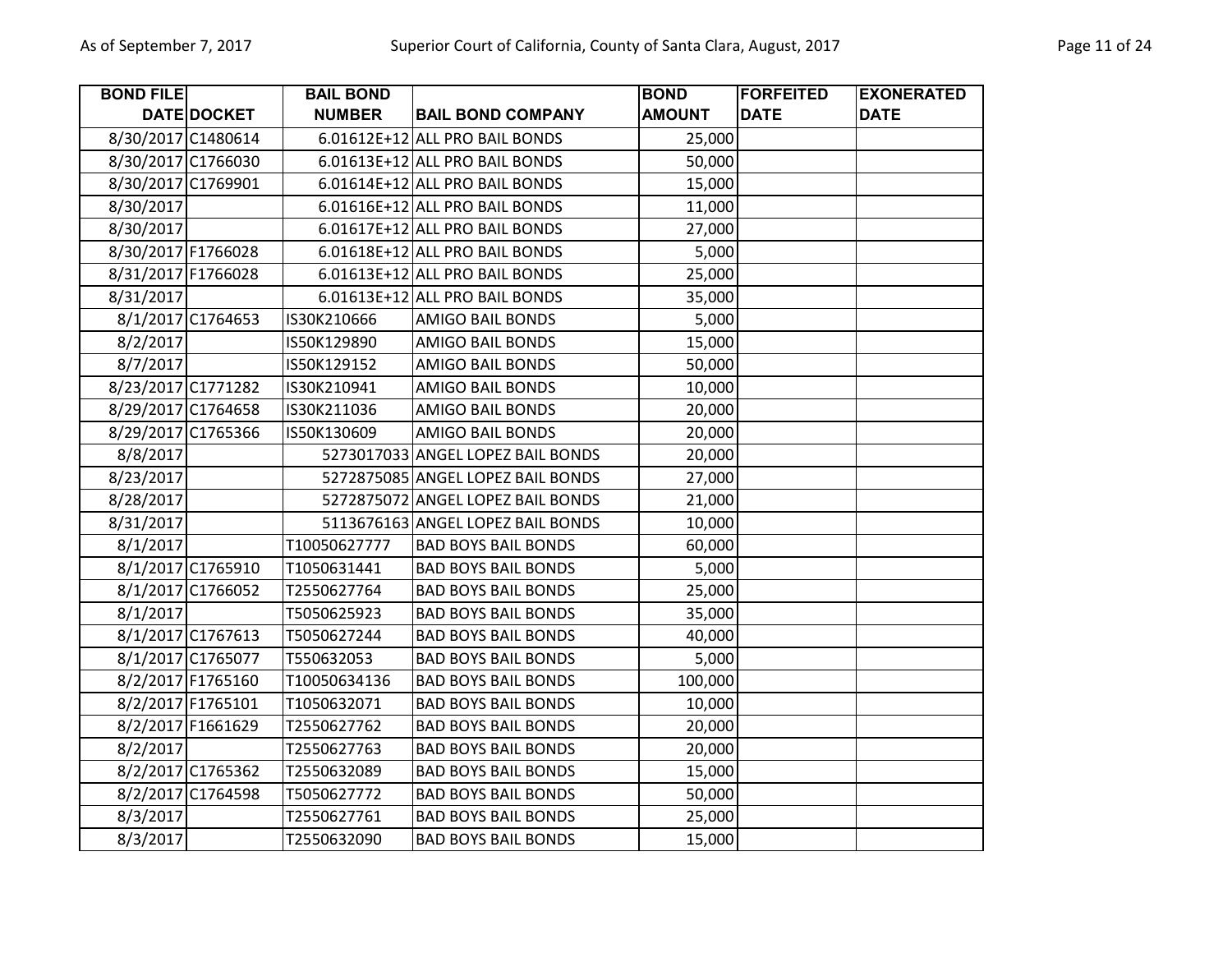| <b>BOND FILE</b>   |                    | <b>BAIL BOND</b>   |                            | <b>BOND</b>   | <b>FORFEITED</b> | <b>EXONERATED</b> |
|--------------------|--------------------|--------------------|----------------------------|---------------|------------------|-------------------|
|                    | DATE DOCKET        | <b>NUMBER</b>      | <b>BAIL BOND COMPANY</b>   | <b>AMOUNT</b> | <b>DATE</b>      | <b>DATE</b>       |
| 8/3/2017           |                    | T2550632093        | <b>BAD BOYS BAIL BONDS</b> | 25,000        |                  |                   |
| 8/7/2017           |                    | T2550632091        | <b>BAD BOYS BAIL BONDS</b> | 15,000        |                  |                   |
| 8/7/2017           |                    | T2550632250        | <b>BAD BOYS BAIL BONDS</b> | 15,000        |                  |                   |
|                    | 8/7/2017 C1651178  | T2550632251        | <b>BAD BOYS BAIL BONDS</b> | 20,000        |                  |                   |
| 8/7/2017           |                    | T2550632253        | <b>BAD BOYS BAIL BONDS</b> | 25,000        |                  |                   |
| 8/7/2017           |                    | T2550632711        | <b>BAD BOYS BAIL BONDS</b> | 21,000        |                  |                   |
| 8/7/2017           |                    | T2550632712        | <b>BAD BOYS BAIL BONDS</b> | 25,000        |                  |                   |
| 8/7/2017           |                    | T2550632713        | <b>BAD BOYS BAIL BONDS</b> | 25,000        |                  |                   |
|                    | 8/7/2017 F1765634  | T5050616268        | <b>BAD BOYS BAIL BONDS</b> | 25,000        |                  |                   |
| 8/7/2017           |                    | T5050624929        | <b>BAD BOYS BAIL BONDS</b> | 26,000        |                  |                   |
|                    | 8/7/2017 C1760039  | T5050627773        | <b>BAD BOYS BAIL BONDS</b> | 50,000        |                  |                   |
| 8/7/2017           |                    | T5050632268        | <b>BAD BOYS BAIL BONDS</b> | 50,000        |                  |                   |
|                    | 8/7/2017 C1759897  | T5050632269        | <b>BAD BOYS BAIL BONDS</b> | 50,000        |                  |                   |
| 8/7/2017           |                    | T5050632270        | <b>BAD BOYS BAIL BONDS</b> | 30,000        |                  |                   |
|                    | 8/7/2017 C1767804  | T550632688         | <b>BAD BOYS BAIL BONDS</b> | 5,000         |                  |                   |
|                    | 8/7/2017 F1765164  | T550633746         | <b>BAD BOYS BAIL BONDS</b> | 500           |                  | 9/5/2017          |
|                    | 8/7/2017 C1512461  | T7550633081        | <b>BAD BOYS BAIL BONDS</b> | 75,000        |                  |                   |
| 8/8/2017           |                    | T1050632692        | <b>BAD BOYS BAIL BONDS</b> | 10,000        |                  |                   |
|                    | 8/8/2017 C1770352  | T2550627759        | <b>BAD BOYS BAIL BONDS</b> | 25,000        |                  |                   |
|                    | 8/8/2017 C1770177  | T2550633047        | <b>BAD BOYS BAIL BONDS</b> | 25,000        |                  |                   |
|                    | 8/8/2017 C1766930  | T550632054         | <b>BAD BOYS BAIL BONDS</b> | 5,000         |                  |                   |
| 8/8/2017           |                    | T7550626585        | <b>BAD BOYS BAIL BONDS</b> | 55,000        |                  |                   |
|                    | 8/9/2017 C1767620  | T10050626480       | <b>BAD BOYS BAIL BONDS</b> | 100,000       |                  |                   |
|                    | 8/9/2017 C1766708  | T1050632248        | <b>BAD BOYS BAIL BONDS</b> | 10,000        |                  |                   |
|                    | 8/9/2017 C1767004  | T5050633080        | <b>BAD BOYS BAIL BONDS</b> | 50,000        |                  |                   |
|                    | 8/11/2017 C1770441 | T10050626587       | <b>BAD BOYS BAIL BONDS</b> | 75,000        |                  |                   |
| 8/11/2017 C1650989 |                    | T1050610009        | <b>BAD BOYS BAIL BONDS</b> | 5,000         |                  |                   |
| 8/11/2017 F1765659 |                    | T1050632178        | <b>BAD BOYS BAIL BONDS</b> | 10,000        |                  |                   |
| 8/11/2017 C1651677 |                    | T1050632697        | <b>BAD BOYS BAIL BONDS</b> | 10,000        |                  |                   |
| 8/11/2017          |                    | 216139 72550633049 | <b>BAD BOYS BAIL BONDS</b> | 15,000        |                  |                   |
| 8/11/2017          |                    | T2550633050        | <b>BAD BOYS BAIL BONDS</b> | 15,000        |                  |                   |
| 8/11/2017 C1769143 |                    | T5050633791        | <b>BAD BOYS BAIL BONDS</b> | 50,000        | 8/11/2017        |                   |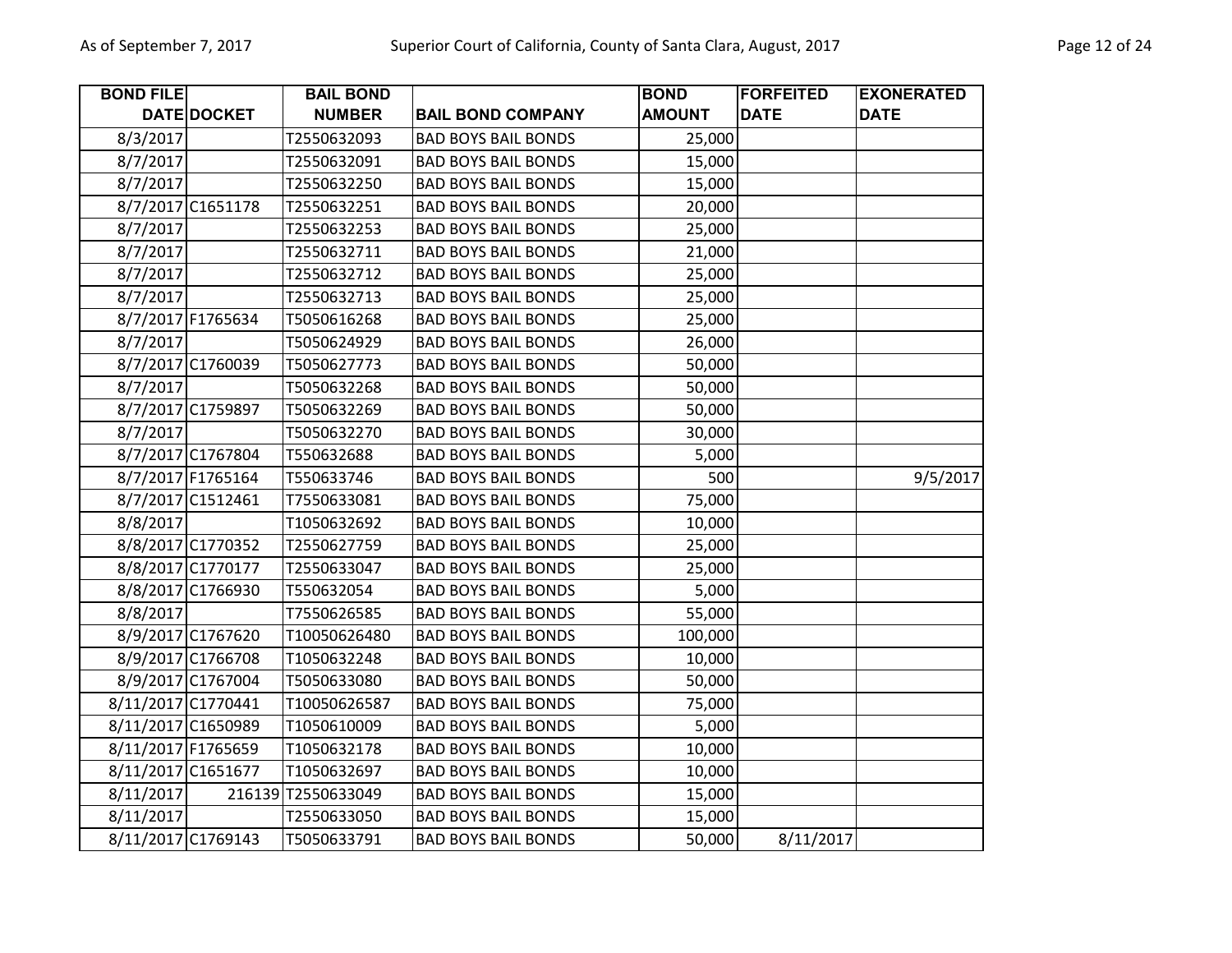| <b>BOND FILE</b>   |             | <b>BAIL BOND</b> |                            | <b>BOND</b>   | <b>FORFEITED</b> | <b>EXONERATED</b> |
|--------------------|-------------|------------------|----------------------------|---------------|------------------|-------------------|
|                    | DATE DOCKET | <b>NUMBER</b>    | <b>BAIL BOND COMPANY</b>   | <b>AMOUNT</b> | <b>DATE</b>      | <b>DATE</b>       |
| 8/11/2017 F1765267 |             | T5050633793      | <b>BAD BOYS BAIL BONDS</b> | 30,000        | 8/18/2017        |                   |
| 8/14/2017 C1653109 |             | T1050632693      | <b>BAD BOYS BAIL BONDS</b> | 10,000        |                  |                   |
| 8/14/2017 C1768892 |             | T1050632694      | <b>BAD BOYS BAIL BONDS</b> | 5,000         |                  |                   |
| 8/14/2017          |             | T1050633045      | <b>BAD BOYS BAIL BONDS</b> | 10,000        |                  |                   |
| 8/14/2017          |             | T2550633051      | <b>BAD BOYS BAIL BONDS</b> | 11,000        |                  |                   |
| 8/14/2017          |             | T2550633765      | <b>BAD BOYS BAIL BONDS</b> | 11,000        |                  |                   |
| 8/14/2017          |             | T2550633767      | <b>BAD BOYS BAIL BONDS</b> | 20,000        |                  |                   |
| 8/14/2017 C1642015 |             | T5050632271      | <b>BAD BOYS BAIL BONDS</b> | 25,000        |                  |                   |
| 8/14/2017 C1652948 |             | T5050633794      | <b>BAD BOYS BAIL BONDS</b> | 45,000        |                  |                   |
| 8/14/2017 C1652948 |             | T550632239       | <b>BAD BOYS BAIL BONDS</b> | 1,000         |                  |                   |
| 8/15/2017          |             | T10050633802     | <b>BAD BOYS BAIL BONDS</b> | 60,000        |                  |                   |
| 8/15/2017          |             | T1050633046      | <b>BAD BOYS BAIL BONDS</b> | 10,000        |                  |                   |
| 8/15/2017          |             | T2550633048      | <b>BAD BOYS BAIL BONDS</b> | 10,000        |                  |                   |
| 8/15/2017 C1765519 |             | T550632238       | <b>BAD BOYS BAIL BONDS</b> | 5,000         |                  | 8/16/2017         |
| 8/15/2017 C1765519 |             | T550634465       | <b>BAD BOYS BAIL BONDS</b> | 1,000         |                  | 8/16/2017         |
| 8/16/2017 B1792501 |             | T1050632249      | <b>BAD BOYS BAIL BONDS</b> | 10,000        |                  |                   |
| 8/16/2017 F1764613 |             | T1050633044      | <b>BAD BOYS BAIL BONDS</b> | 10,000        |                  |                   |
| 8/17/2017 C1766706 |             | T1050633042      | <b>BAD BOYS BAIL BONDS</b> | 7,000         | 8/30/2017        |                   |
| 8/17/2017 F1763214 |             | T1050633043      | <b>BAD BOYS BAIL BONDS</b> | 5,000         |                  |                   |
| 8/17/2017 B1792997 |             | T1050634962      | <b>BAD BOYS BAIL BONDS</b> | 5,000         |                  |                   |
| 8/17/2017          |             | T2550634113      | <b>BAD BOYS BAIL BONDS</b> | 20,000        |                  |                   |
| 8/17/2017          |             | T2550634114      | <b>BAD BOYS BAIL BONDS</b> | 25,000        |                  |                   |
| 8/17/2017 B1685344 |             | T2550634464      | <b>BAD BOYS BAIL BONDS</b> | 25,000        | 8/17/2017        |                   |
| 8/17/2017          |             | T5050634133      | <b>BAD BOYS BAIL BONDS</b> | 36,000        |                  |                   |
| 8/18/2017          |             | T2550632092      | <b>BAD BOYS BAIL BONDS</b> | 25,000        |                  |                   |
| 8/18/2017          |             | T2550632113      | <b>BAD BOYS BAIL BONDS</b> | 25,000        |                  |                   |
| 8/18/2017 C1767697 |             | T2550634978      | <b>BAD BOYS BAIL BONDS</b> | 15,000        |                  |                   |
| 8/18/2017 B1793080 |             | T5050634131      | <b>BAD BOYS BAIL BONDS</b> | 50,000        |                  |                   |
| 8/21/2017          |             | T1050633040      | <b>BAD BOYS BAIL BONDS</b> | 10,000        |                  |                   |
| 8/21/2017          |             | T1050634467      | <b>BAD BOYS BAIL BONDS</b> | 10,000        |                  |                   |
| 8/21/2017 C1768748 |             | T1050634963      | <b>BAD BOYS BAIL BONDS</b> | 10,000        |                  |                   |
| 8/21/2017 C1766466 |             | T1050634964      | <b>BAD BOYS BAIL BONDS</b> | 10,000        |                  |                   |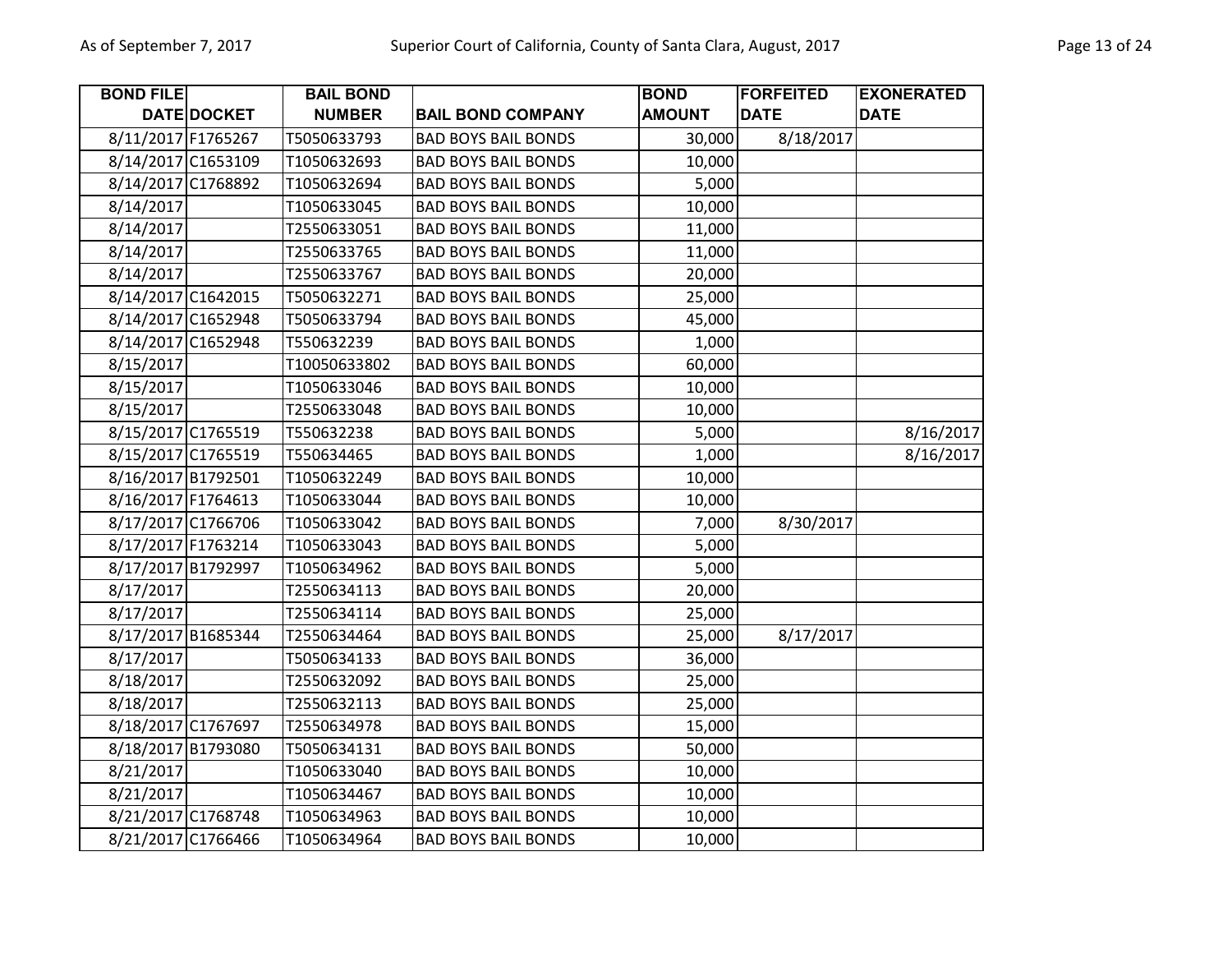| <b>BOND FILE</b>   |             | <b>BAIL BOND</b> |                            | <b>BOND</b>   | <b>FORFEITED</b> | <b>EXONERATED</b> |
|--------------------|-------------|------------------|----------------------------|---------------|------------------|-------------------|
|                    | DATE DOCKET | <b>NUMBER</b>    | <b>BAIL BOND COMPANY</b>   | <b>AMOUNT</b> | <b>DATE</b>      | <b>DATE</b>       |
| 8/21/2017 C1770824 |             | T1050634965      | <b>BAD BOYS BAIL BONDS</b> | 10,000        |                  |                   |
| 8/21/2017 C1768115 |             | T2550633766      | <b>BAD BOYS BAIL BONDS</b> | 25,000        |                  |                   |
| 8/21/2017 CC755374 |             | T2550634606      | <b>BAD BOYS BAIL BONDS</b> | 25,000        |                  |                   |
| 8/21/2017          |             | T2550634979      | <b>BAD BOYS BAIL BONDS</b> | 25,000        |                  |                   |
| 8/21/2017 C1492636 |             | T550632237       | <b>BAD BOYS BAIL BONDS</b> | 5,000         |                  |                   |
| 8/21/2017 C1766935 |             | T550634953       | <b>BAD BOYS BAIL BONDS</b> | 5,000         |                  |                   |
| 8/21/2017 C1769338 |             | T550634955       | <b>BAD BOYS BAIL BONDS</b> | 5,000         |                  |                   |
| 8/21/2017 C1649188 |             | T550635236       | <b>BAD BOYS BAIL BONDS</b> | 5,000         |                  |                   |
| 8/22/2017 C1769143 |             | T10050633799     | <b>BAD BOYS BAIL BONDS</b> | 100,000       |                  |                   |
| 8/22/2017 C1770935 |             | T10050635764     | <b>BAD BOYS BAIL BONDS</b> | 85,000        |                  |                   |
| 8/22/2017 B1475004 |             | T1050634468      | <b>BAD BOYS BAIL BONDS</b> | 10,000        |                  |                   |
| 8/22/2017          |             | T5050634132      | <b>BAD BOYS BAIL BONDS</b> | 41,000        |                  |                   |
| 8/22/2017          |             | T5050635273      | <b>BAD BOYS BAIL BONDS</b> | 50,000        |                  |                   |
| 8/23/2017 B1791366 |             | T1050635732      | <b>BAD BOYS BAIL BONDS</b> | 10,000        |                  |                   |
| 8/23/2017 C1764062 |             | T1050635733      | <b>BAD BOYS BAIL BONDS</b> | 5,000         |                  |                   |
| 8/23/2017          |             | T2550635743      | <b>BAD BOYS BAIL BONDS</b> | 25,000        |                  |                   |
| 8/23/2017          |             | T2550635745      | <b>BAD BOYS BAIL BONDS</b> | 25,000        |                  |                   |
| 8/23/2017 C1765281 |             | T550634954       | <b>BAD BOYS BAIL BONDS</b> | 5,000         |                  |                   |
| 8/24/2017 F1765201 |             | T1050632698      | <b>BAD BOYS BAIL BONDS</b> | 6,000         |                  |                   |
| 8/24/2017 C1769895 |             | T1050635240      | <b>BAD BOYS BAIL BONDS</b> | 10,000        |                  |                   |
| 8/24/2017          |             | T2550634618      | <b>BAD BOYS BAIL BONDS</b> | 25,000        |                  |                   |
| 8/25/2017 C1770019 |             | T1050635241      | <b>BAD BOYS BAIL BONDS</b> | 10,000        |                  |                   |
| 8/25/2017 F1765633 |             | T1050635731      | <b>BAD BOYS BAIL BONDS</b> | 10,000        |                  |                   |
| 8/25/2017 C1763839 |             | T1050635734      | <b>BAD BOYS BAIL BONDS</b> | 7,000         |                  |                   |
| 8/25/2017          |             | T2550635037      | <b>BAD BOYS BAIL BONDS</b> | 20,000        |                  |                   |
| 8/28/2017 C1765167 |             | T1050634603      | <b>BAD BOYS BAIL BONDS</b> | 10,000        |                  |                   |
| 8/28/2017          |             | T1050637796      | <b>BAD BOYS BAIL BONDS</b> | 10,000        |                  |                   |
| 8/28/2017 C1350637 |             | T1050637801      | <b>BAD BOYS BAIL BONDS</b> | 5,000         |                  |                   |
| 8/28/2017 B1792912 |             | T2550626565      | <b>BAD BOYS BAIL BONDS</b> | 25,000        |                  |                   |
| 8/28/2017          |             | T2550633764      | <b>BAD BOYS BAIL BONDS</b> | 25,000        |                  |                   |
| 8/28/2017          |             | T2550634611      | <b>BAD BOYS BAIL BONDS</b> | 20,000        |                  |                   |
| 8/28/2017          |             | T2550637838      | <b>BAD BOYS BAIL BONDS</b> | 20,000        |                  |                   |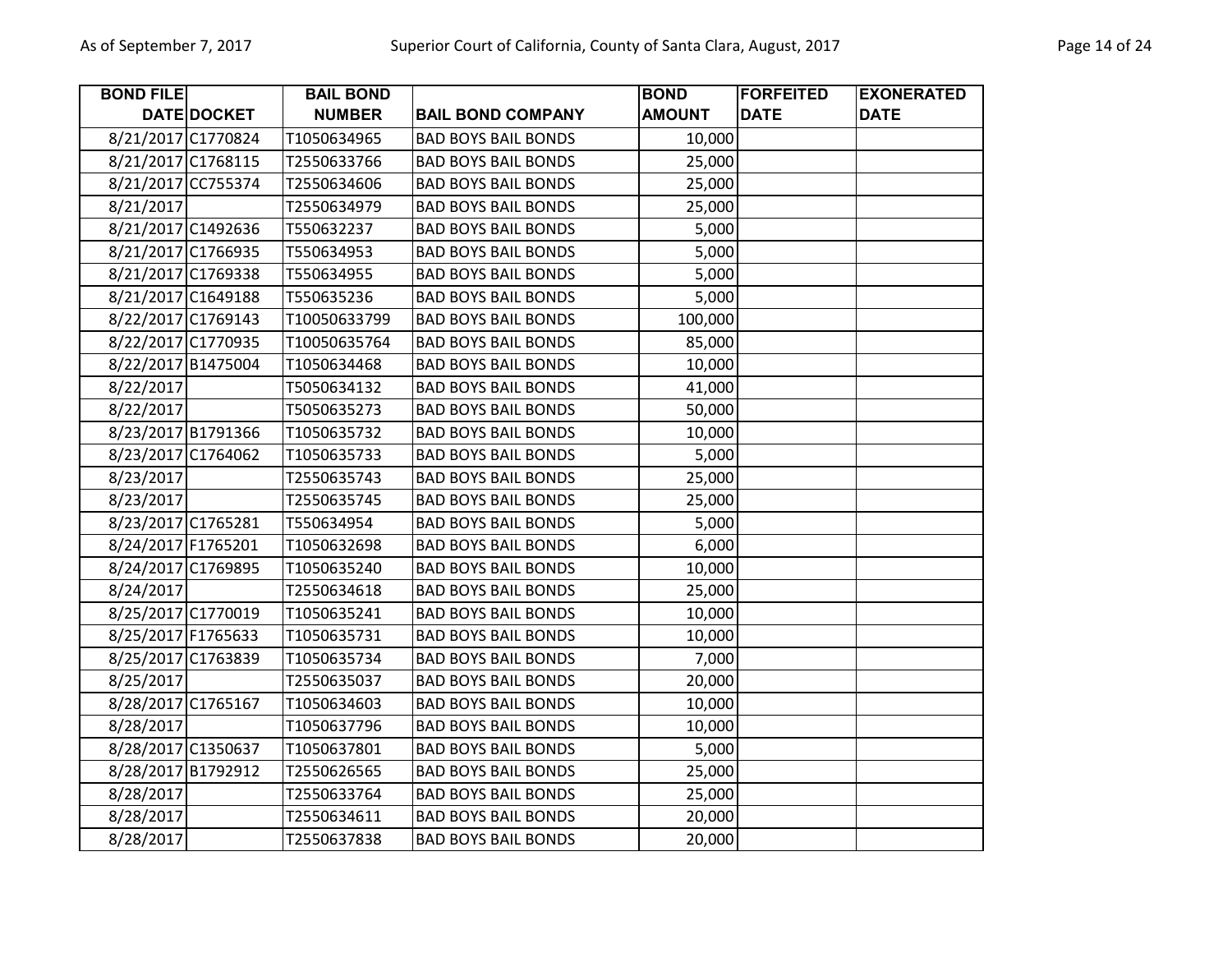| <b>BOND FILE</b>   |                    | <b>BAIL BOND</b>  |                                | <b>BOND</b>   | <b>FORFEITED</b> | <b>EXONERATED</b> |
|--------------------|--------------------|-------------------|--------------------------------|---------------|------------------|-------------------|
|                    | DATE DOCKET        | <b>NUMBER</b>     | <b>BAIL BOND COMPANY</b>       | <b>AMOUNT</b> | <b>DATE</b>      | <b>DATE</b>       |
| 8/29/2017 F1765656 |                    | T1050637797       | <b>BAD BOYS BAIL BONDS</b>     | 10,000        |                  |                   |
| 8/29/2017          |                    | T1050637799       | <b>BAD BOYS BAIL BONDS</b>     | 10,000        |                  |                   |
| 8/30/2017          |                    | T1050637798       | <b>BAD BOYS BAIL BONDS</b>     | 10,000        |                  |                   |
| 8/30/2017 C1768746 |                    | T2550634617       | <b>BAD BOYS BAIL BONDS</b>     | 15,000        |                  |                   |
|                    | 8/30/2017 C1515005 | T550626549        | <b>BAD BOYS BAIL BONDS</b>     | 5,000         |                  |                   |
| 8/31/2017          |                    | T2550637843       | <b>BAD BOYS BAIL BONDS</b>     | 20,000        |                  |                   |
| 8/31/2017 C1758144 |                    | T5050635270       | <b>BAD BOYS BAIL BONDS</b>     | 30,000        |                  |                   |
|                    | 8/1/2017 F1660575  | AS100146617       | <b>BAIL HOTLINE BAIL BONDS</b> | 60,000        | 9/1/2017         |                   |
|                    | 8/1/2017 C1758502  | AS15486940        | <b>BAIL HOTLINE BAIL BONDS</b> | 10,000        |                  | 8/25/2017         |
|                    | 8/1/2017 B1792357  | AS15492390        | <b>BAIL HOTLINE BAIL BONDS</b> | 10,000        | 8/30/2017        |                   |
|                    | 8/1/2017 C1757009  | AS15492392        | <b>BAIL HOTLINE BAIL BONDS</b> | 10,000        |                  |                   |
| 8/1/2017           |                    | 216208 AS50204382 | <b>BAIL HOTLINE BAIL BONDS</b> | 35,000        |                  |                   |
|                    | 8/2/2017 C1768482  | AS100146210       | <b>BAIL HOTLINE BAIL BONDS</b> | 60,000        |                  |                   |
|                    | 8/2/2017 B1791805  | AS100146719       | <b>BAIL HOTLINE BAIL BONDS</b> | 75,000        | 8/4/2017         |                   |
| 8/2/2017           |                    | AS15492391        | <b>BAIL HOTLINE BAIL BONDS</b> | 10,000        |                  |                   |
|                    | 8/2/2017 B1790928  | AS25274434        | <b>BAIL HOTLINE BAIL BONDS</b> | 10,000        |                  | 8/21/2017         |
|                    | 8/3/2017 C1766122  | AS51194087        | <b>BAIL HOTLINE BAIL BONDS</b> | 5,000         |                  |                   |
|                    | 8/4/2017 C1651746  | AS51191475        | <b>BAIL HOTLINE BAIL BONDS</b> | 5,000         |                  |                   |
|                    | 8/4/2017 C1768826  | AS51191476        | <b>BAIL HOTLINE BAIL BONDS</b> | 1,000         | 8/28/2017        |                   |
|                    | 8/4/2017 C1761781  | FCS15001769062    | <b>BAIL HOTLINE BAIL BONDS</b> | 1,200,000     |                  |                   |
|                    | 8/7/2017 B1792475  | AS100146993       | <b>BAIL HOTLINE BAIL BONDS</b> | 55,000        |                  | 8/30/2017         |
|                    | 8/7/2017 C1766806  | AS150100824       | <b>BAIL HOTLINE BAIL BONDS</b> | 125,000       |                  |                   |
|                    | 8/7/2017 B1689387  | AS15493610        | <b>BAIL HOTLINE BAIL BONDS</b> | 10,000        |                  | 8/30/2017         |
| 8/7/2017           |                    | AS25274601        | <b>BAIL HOTLINE BAIL BONDS</b> | 25,000        |                  |                   |
|                    | 8/7/2017 B1792024  | AS25274669        | <b>BAIL HOTLINE BAIL BONDS</b> | 20,000        |                  | 8/30/2017         |
| 8/7/2017           |                    | AS50203792        | <b>BAIL HOTLINE BAIL BONDS</b> | 26,000        |                  |                   |
|                    | 8/7/2017 C1769963  | AS50204383        | <b>BAIL HOTLINE BAIL BONDS</b> | 45,000        |                  |                   |
|                    | 8/7/2017 C1764863  | AS50204384        | <b>BAIL HOTLINE BAIL BONDS</b> | 45,000        |                  |                   |
|                    | 8/7/2017 B1792098  | AS51191447        | <b>BAIL HOTLINE BAIL BONDS</b> | 5,000         |                  | 8/30/2017         |
|                    | 8/7/2017 B1792402  | AS51191478        | <b>BAIL HOTLINE BAIL BONDS</b> | 5,000         |                  | 8/30/2017         |
|                    | 8/7/2017 F1557540  | AS51191494        | <b>BAIL HOTLINE BAIL BONDS</b> | 5,000         |                  |                   |
|                    | 8/8/2017 B1793330  | AS100146995       | <b>BAIL HOTLINE BAIL BONDS</b> | 71,000        | 9/1/2017         |                   |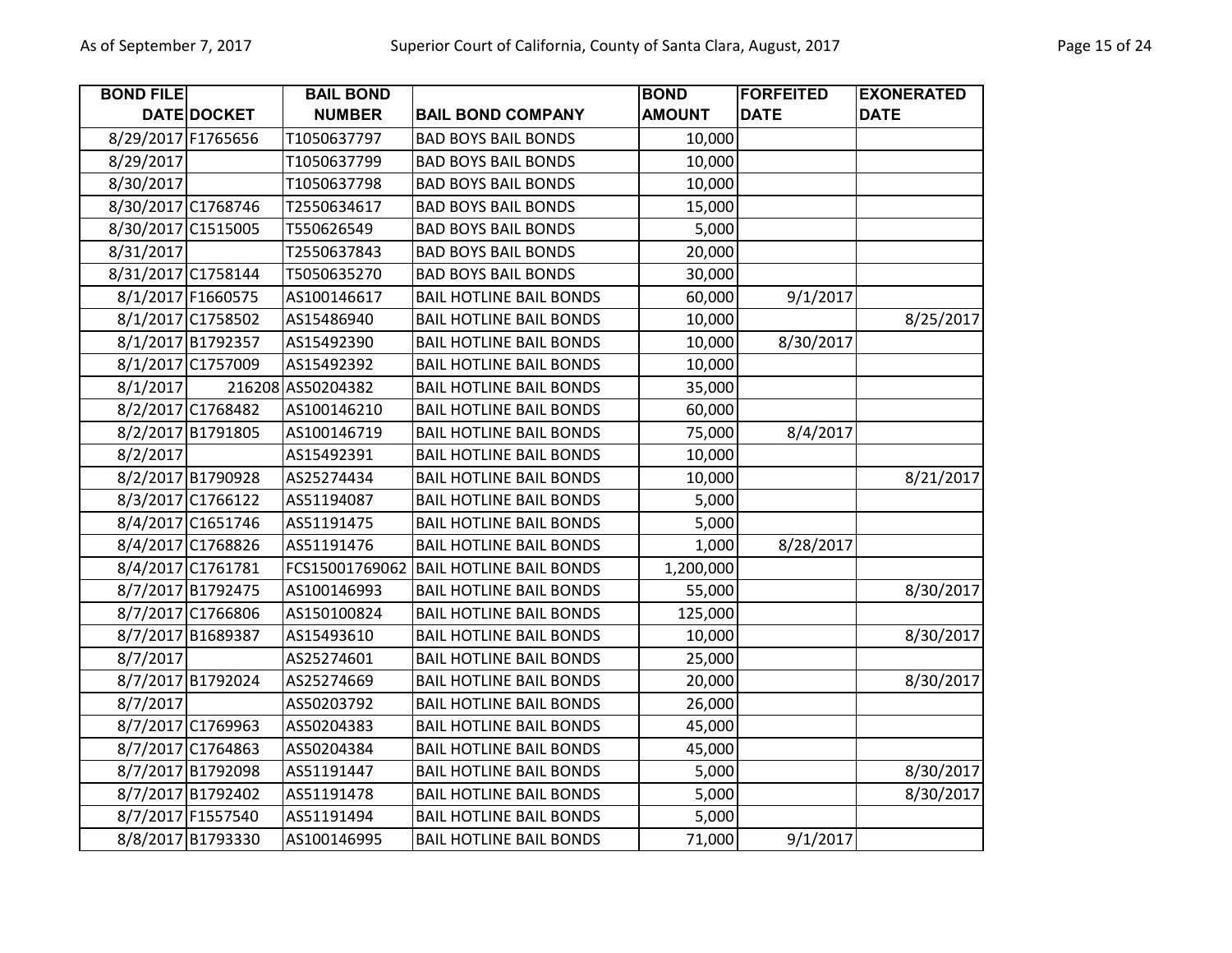| <b>BOND FILE</b>   |                   | <b>BAIL BOND</b> |                                | <b>BOND</b>   | <b>FORFEITED</b> | <b>EXONERATED</b> |
|--------------------|-------------------|------------------|--------------------------------|---------------|------------------|-------------------|
|                    | DATE DOCKET       | <b>NUMBER</b>    | <b>BAIL BOND COMPANY</b>       | <b>AMOUNT</b> | <b>DATE</b>      | <b>DATE</b>       |
| 8/8/2017           |                   | AS15492396       | <b>BAIL HOTLINE BAIL BONDS</b> | 10,000        |                  |                   |
|                    | 8/8/2017 C1764544 | AS250100998      | <b>BAIL HOTLINE BAIL BONDS</b> | 250,000       |                  |                   |
|                    | 8/8/2017 C1767449 | AS51189204       | <b>BAIL HOTLINE BAIL BONDS</b> | 5,000         |                  |                   |
|                    | 8/9/2017 C1768483 | AS150100752      | <b>BAIL HOTLINE BAIL BONDS</b> | 115,000       |                  |                   |
| 8/9/2017           |                   | AS15493619       | <b>BAIL HOTLINE BAIL BONDS</b> | 10,000        |                  |                   |
|                    | 8/9/2017 C1767400 | AS25274670       | <b>BAIL HOTLINE BAIL BONDS</b> | 20,000        |                  |                   |
| 8/9/2017           |                   | AS25274671       | <b>BAIL HOTLINE BAIL BONDS</b> | 25,000        |                  |                   |
|                    | 8/9/2017 C1767915 | AS51180963       | <b>BAIL HOTLINE BAIL BONDS</b> | 5,000         |                  |                   |
| 8/11/2017 B1792729 |                   | AS100146049      | <b>BAIL HOTLINE BAIL BONDS</b> | 100,000       |                  |                   |
| 8/11/2017 C1638138 |                   | AS50203805       | <b>BAIL HOTLINE BAIL BONDS</b> | 25,000        |                  |                   |
| 8/14/2017 C1757803 |                   | AS100146996      | <b>BAIL HOTLINE BAIL BONDS</b> | 51,000        |                  |                   |
| 8/14/2017 C1640564 |                   | AS100146997      | <b>BAIL HOTLINE BAIL BONDS</b> | 100,000       |                  |                   |
| 8/14/2017          |                   | AS100147078      | <b>BAIL HOTLINE BAIL BONDS</b> | 51,000        |                  |                   |
| 8/14/2017 C1767079 |                   | AS150100829      | <b>BAIL HOTLINE BAIL BONDS</b> | 125,000       |                  |                   |
| 8/14/2017 C1767598 |                   | AS15492397       | <b>BAIL HOTLINE BAIL BONDS</b> | 6,000         |                  |                   |
| 8/14/2017 C1770350 |                   | AS15493612       | <b>BAIL HOTLINE BAIL BONDS</b> | 6,000         | 8/23/2017        |                   |
| 8/14/2017 C1770013 |                   | AS250100985      | <b>BAIL HOTLINE BAIL BONDS</b> | 210,000       |                  |                   |
| 8/14/2017 C1758925 |                   | AS250101050      | <b>BAIL HOTLINE BAIL BONDS</b> | 250,000       |                  |                   |
| 8/14/2017          |                   | AS25274437       | <b>BAIL HOTLINE BAIL BONDS</b> | 25,000        |                  |                   |
| 8/14/2017 C1769896 |                   | AS500100485      | <b>BAIL HOTLINE BAIL BONDS</b> | 400,000       |                  |                   |
| 8/14/2017 F1764446 |                   | AS50203791       | <b>BAIL HOTLINE BAIL BONDS</b> | 5,000         |                  |                   |
| 8/14/2017 C1764359 |                   | AS51189197       | <b>BAIL HOTLINE BAIL BONDS</b> | 5,000         | 8/30/2017        |                   |
| 8/14/2017 F1765284 |                   | AS51189198       | <b>BAIL HOTLINE BAIL BONDS</b> | 5,000         |                  |                   |
| 8/14/2017 C1758925 |                   | AS51189199       | <b>BAIL HOTLINE BAIL BONDS</b> | 2,000         |                  |                   |
| 8/14/2017 C1763555 |                   | AS51189201       | <b>BAIL HOTLINE BAIL BONDS</b> | 5,000         |                  |                   |
| 8/15/2017 C1633782 |                   | AS100147079      | <b>BAIL HOTLINE BAIL BONDS</b> | 100,000       |                  |                   |
| 8/15/2017          |                   | AS15493614       | <b>BAIL HOTLINE BAIL BONDS</b> | 14,000        |                  |                   |
| 8/15/2017          |                   | AS15493615       | <b>BAIL HOTLINE BAIL BONDS</b> | 11,000        |                  |                   |
| 8/15/2017          |                   | AS25274436       | <b>BAIL HOTLINE BAIL BONDS</b> | 20,000        |                  |                   |
| 8/15/2017          |                   | AS25274439       | <b>BAIL HOTLINE BAIL BONDS</b> | 25,000        |                  |                   |
| 8/15/2017          |                   | AS25274440       | <b>BAIL HOTLINE BAIL BONDS</b> | 16,000        |                  |                   |
| 8/15/2017 C1766152 |                   | AS25274443       | <b>BAIL HOTLINE BAIL BONDS</b> | 6,000         |                  |                   |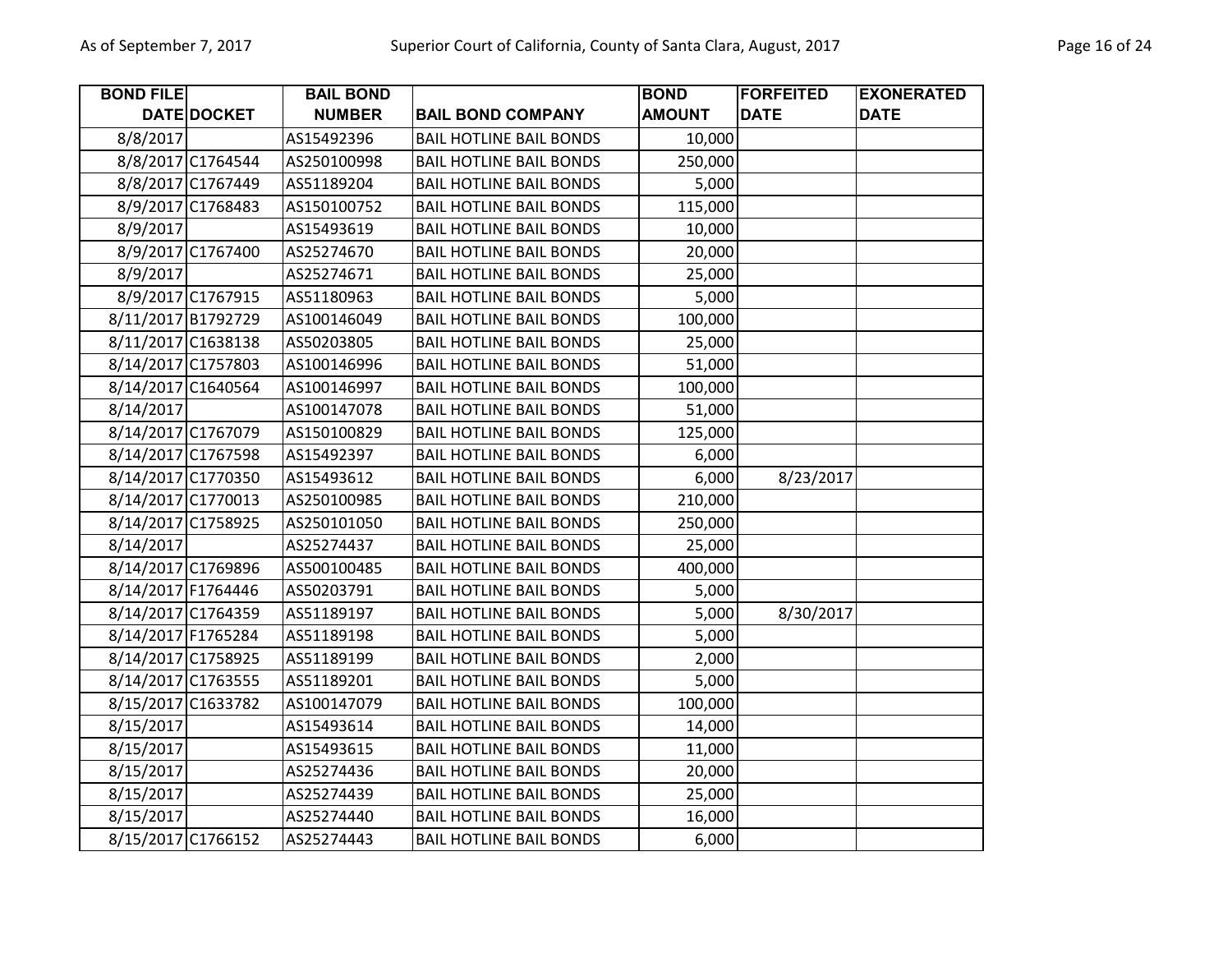| <b>BOND FILE</b>   |                    | <b>BAIL BOND</b> |                                | <b>BOND</b>   | <b>FORFEITED</b> | <b>EXONERATED</b> |
|--------------------|--------------------|------------------|--------------------------------|---------------|------------------|-------------------|
|                    | <b>DATE DOCKET</b> | <b>NUMBER</b>    | <b>BAIL BOND COMPANY</b>       | <b>AMOUNT</b> | <b>DATE</b>      | <b>DATE</b>       |
| 8/15/2017 C1522218 |                    | AS51189193       | <b>BAIL HOTLINE BAIL BONDS</b> | 5,000         |                  |                   |
| 8/16/2017 F1764787 |                    | AS15492281       | <b>BAIL HOTLINE BAIL BONDS</b> | 10,000        |                  |                   |
| 8/17/2017 C1770408 |                    | AS100147081      | <b>BAIL HOTLINE BAIL BONDS</b> | 7,500,077     |                  |                   |
| 8/17/2017 B1790688 |                    | AS15492394       | <b>BAIL HOTLINE BAIL BONDS</b> | 10,000        |                  |                   |
| 8/17/2017 C1367109 |                    | AS15492399       | <b>BAIL HOTLINE BAIL BONDS</b> | 10,000        |                  |                   |
| 8/17/2017 C1239117 |                    | AS25274061       | <b>BAIL HOTLINE BAIL BONDS</b> | 7,000         |                  |                   |
| 8/17/2017 C1489333 |                    | AS50203804       | <b>BAIL HOTLINE BAIL BONDS</b> | 40,000        |                  |                   |
| 8/18/2017 C1770940 |                    | AS1549292        | <b>BAIL HOTLINE BAIL BONDS</b> | 15,000        |                  |                   |
| 8/18/2017 C1769897 |                    | AS15493616       | <b>BAIL HOTLINE BAIL BONDS</b> | 10,000        |                  |                   |
| 8/18/2017 C1762603 |                    | AS15493617       | <b>BAIL HOTLINE BAIL BONDS</b> | 15,000        |                  |                   |
| 8/18/2017 C1764597 |                    | AS15494359       | <b>BAIL HOTLINE BAIL BONDS</b> | 6,000         |                  |                   |
| 8/18/2017 F1452848 |                    | AS25274450       | <b>BAIL HOTLINE BAIL BONDS</b> | 25,000        |                  |                   |
| 8/21/2017 C1760734 |                    | AS100147082      | <b>BAIL HOTLINE BAIL BONDS</b> | 100,000       |                  |                   |
| 8/21/2017          |                    | AS100147160      | <b>BAIL HOTLINE BAIL BONDS</b> | 100,000       |                  |                   |
| 8/21/2017          |                    | AS15493611       | <b>BAIL HOTLINE BAIL BONDS</b> | 10,000        |                  |                   |
| 8/21/2017 C1761157 |                    | AS15494357       | <b>BAIL HOTLINE BAIL BONDS</b> | 10,000        |                  |                   |
| 8/21/2017 C1523921 |                    | AS25271150       | <b>BAIL HOTLINE BAIL BONDS</b> | 20,000        |                  |                   |
| 8/21/2017 C1519582 |                    | AS25275058       | <b>BAIL HOTLINE BAIL BONDS</b> | 25,000        |                  |                   |
| 8/21/2017 C1768461 |                    | AS500100496      | <b>BAIL HOTLINE BAIL BONDS</b> | 350,000       |                  |                   |
| 8/21/2017          |                    | AS50204350       | <b>BAIL HOTLINE BAIL BONDS</b> | 50,000        |                  |                   |
| 8/22/2017 C1636347 |                    | AS100147161      | <b>BAIL HOTLINE BAIL BONDS</b> | 60,000        |                  |                   |
| 8/22/2017 C1771436 |                    | AS100147162      | <b>BAIL HOTLINE BAIL BONDS</b> | 56,000        | 8/30/2017        |                   |
| 8/22/2017 B1473978 |                    | AS15492293       | <b>BAIL HOTLINE BAIL BONDS</b> | 10,000        |                  |                   |
| 8/22/2017 B1792216 |                    | AS15494358       | <b>BAIL HOTLINE BAIL BONDS</b> | 7,000         | 8/22/2017        |                   |
| 8/22/2017 C1520521 |                    | AS25274036       | <b>BAIL HOTLINE BAIL BONDS</b> | 25,000        |                  |                   |
| 8/22/2017 C1521289 |                    | AS25274566       | <b>BAIL HOTLINE BAIL BONDS</b> | 25,000        |                  |                   |
| 8/22/2017          |                    | AS50204351       | <b>BAIL HOTLINE BAIL BONDS</b> | 50,000        |                  |                   |
| 8/22/2017 F1766024 |                    | AS50204353       | <b>BAIL HOTLINE BAIL BONDS</b> | 30,000        |                  |                   |
| 8/22/2017 C1633823 |                    | AS50204355       | <b>BAIL HOTLINE BAIL BONDS</b> | 32,000        |                  |                   |
| 8/22/2017 C1767047 |                    | AS51189202       | <b>BAIL HOTLINE BAIL BONDS</b> | 5,000         |                  |                   |
| 8/23/2017 C1646508 |                    | AS100147163      | <b>BAIL HOTLINE BAIL BONDS</b> | 70,000        |                  |                   |
| 8/23/2017 CC079763 |                    | AS25274441       | <b>BAIL HOTLINE BAIL BONDS</b> | 25,000        |                  |                   |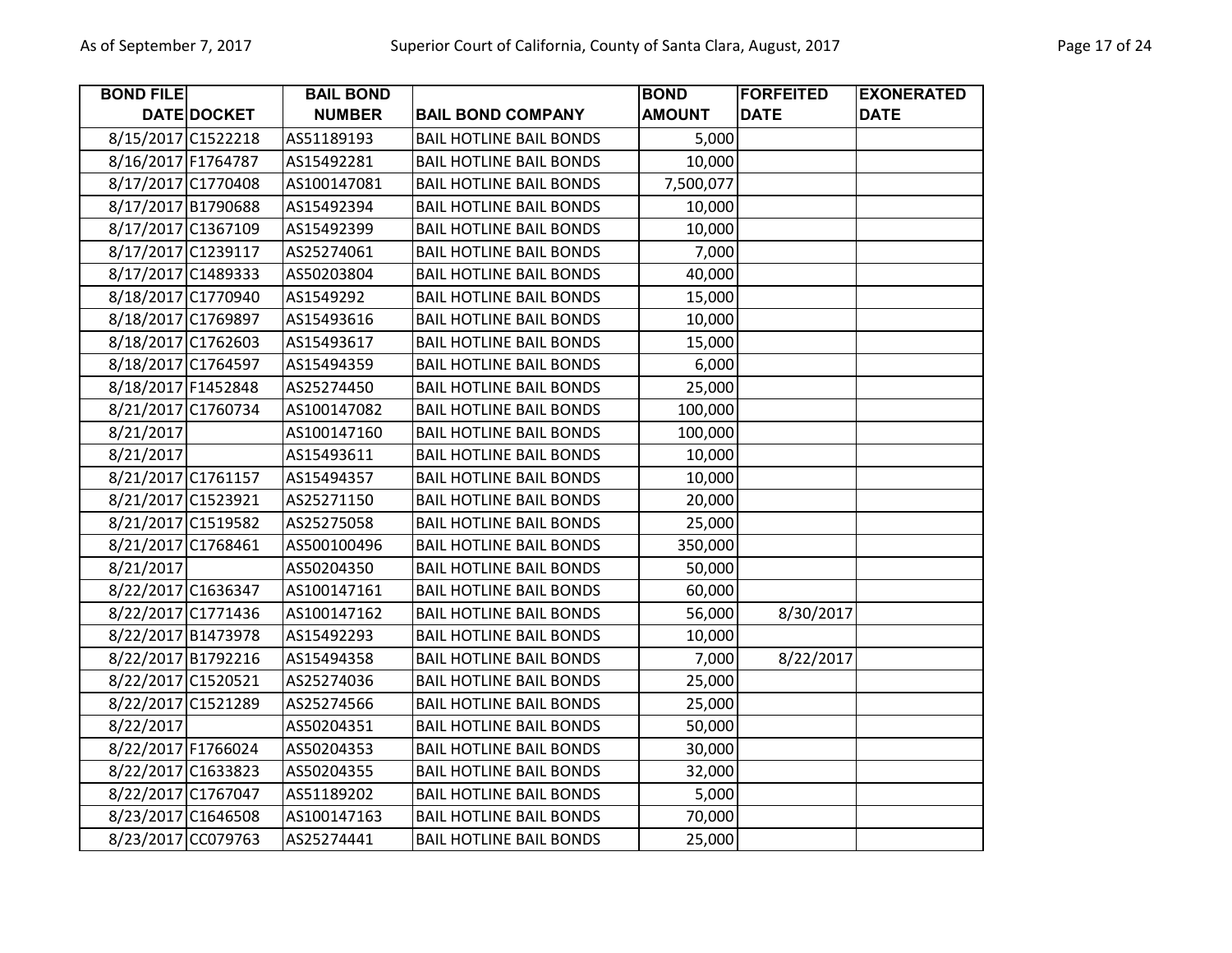| <b>BOND FILE</b>   |                    | <b>BAIL BOND</b> |                                | <b>BOND</b>   | <b>FORFEITED</b> | <b>EXONERATED</b> |
|--------------------|--------------------|------------------|--------------------------------|---------------|------------------|-------------------|
|                    | DATE DOCKET        | <b>NUMBER</b>    | <b>BAIL BOND COMPANY</b>       | <b>AMOUNT</b> | <b>DATE</b>      | <b>DATE</b>       |
| 8/23/2017          |                    | AS25274565       | <b>BAIL HOTLINE BAIL BONDS</b> | 16,000        |                  |                   |
| 8/23/2017          |                    | AS50204354       | <b>BAIL HOTLINE BAIL BONDS</b> | 50,000        |                  |                   |
| 8/24/2017          |                    | AS15494427       | <b>BAIL HOTLINE BAIL BONDS</b> | 10,000        |                  |                   |
| 8/24/2017          |                    | AS15494428       | <b>BAIL HOTLINE BAIL BONDS</b> | 10,000        |                  |                   |
| 8/24/2017 C1768935 |                    | AS25274442       | <b>BAIL HOTLINE BAIL BONDS</b> | 23,000        |                  |                   |
| 8/24/2017 F1765695 |                    | AS50204356       | <b>BAIL HOTLINE BAIL BONDS</b> | 35,000        | 8/25/2017        |                   |
| 8/25/2017 C1758400 |                    | AS15494425       | <b>BAIL HOTLINE BAIL BONDS</b> | 11,000        |                  |                   |
| 8/25/2017 C1756071 |                    | AS15494426       | <b>BAIL HOTLINE BAIL BONDS</b> | 15,000        |                  |                   |
| 8/25/2017 C1771560 |                    | AS25275059       | <b>BAIL HOTLINE BAIL BONDS</b> | 25,000        |                  |                   |
| 8/28/2017          |                    | AS100147166      | <b>BAIL HOTLINE BAIL BONDS</b> | 60,000        |                  |                   |
| 8/28/2017          |                    | AS150100632      | <b>BAIL HOTLINE BAIL BONDS</b> | 117,000       |                  |                   |
| 8/28/2017          |                    | AS25275061       | <b>BAIL HOTLINE BAIL BONDS</b> | 10,000        |                  |                   |
| 8/28/2017          |                    | AS25275062       | <b>BAIL HOTLINE BAIL BONDS</b> | 20,000        |                  |                   |
| 8/28/2017 C1522619 |                    | AS25275545       | <b>BAIL HOTLINE BAIL BONDS</b> | 25,000        |                  |                   |
| 8/28/2017 C1767835 |                    | AS25275546       | <b>BAIL HOTLINE BAIL BONDS</b> | 20,000        |                  |                   |
| 8/28/2017 C1764210 |                    | AS50204358       | <b>BAIL HOTLINE BAIL BONDS</b> | 50,000        |                  |                   |
| 8/28/2017 C1763413 |                    | AS51189205       | <b>BAIL HOTLINE BAIL BONDS</b> | 5,000         |                  |                   |
| 8/28/2017 C1764484 |                    | AS51189207       | <b>BAIL HOTLINE BAIL BONDS</b> | 5,000         |                  |                   |
| 8/29/2017 C1632577 |                    | AS15492383       | <b>BAIL HOTLINE BAIL BONDS</b> | 10,000        |                  |                   |
| 8/29/2017 F1662570 |                    | AS25274697       | <b>BAIL HOTLINE BAIL BONDS</b> | 25,000        |                  |                   |
| 8/29/2017 B1686187 |                    | AS25275542       | <b>BAIL HOTLINE BAIL BONDS</b> | 25,000        |                  |                   |
| 8/29/2017          |                    | AS50204357       | <b>BAIL HOTLINE BAIL BONDS</b> | 40,000        |                  |                   |
|                    | 8/29/2017 B1688290 | AS51194088       | <b>BAIL HOTLINE BAIL BONDS</b> | 1,000         |                  |                   |
| 8/29/2017 B1688286 |                    | AS51194089       | <b>BAIL HOTLINE BAIL BONDS</b> | 1,000         |                  |                   |
| 8/30/2017 C1771434 |                    | AS150100879      | <b>BAIL HOTLINE BAIL BONDS</b> | 105,000       |                  |                   |
| 8/30/2017 C1630647 |                    | AS15493589       | <b>BAIL HOTLINE BAIL BONDS</b> | 10,000        |                  |                   |
| 8/30/2017 C1769071 |                    | AS15494424       | <b>BAIL HOTLINE BAIL BONDS</b> | 10,000        |                  |                   |
| 8/30/2017          |                    | AS15495453       | <b>BAIL HOTLINE BAIL BONDS</b> | 10,000        |                  |                   |
| 8/30/2017 C1768156 |                    | AS15495454       | <b>BAIL HOTLINE BAIL BONDS</b> | 10,000        |                  |                   |
| 8/30/2017 C1768897 |                    | AS15495455       | <b>BAIL HOTLINE BAIL BONDS</b> | 10,000        |                  |                   |
| 8/30/2017 C1758698 |                    | AS15495456       | <b>BAIL HOTLINE BAIL BONDS</b> | 10,000        |                  |                   |
| 8/30/2017 C1766264 |                    | AS50204686       | <b>BAIL HOTLINE BAIL BONDS</b> | 50,000        |                  |                   |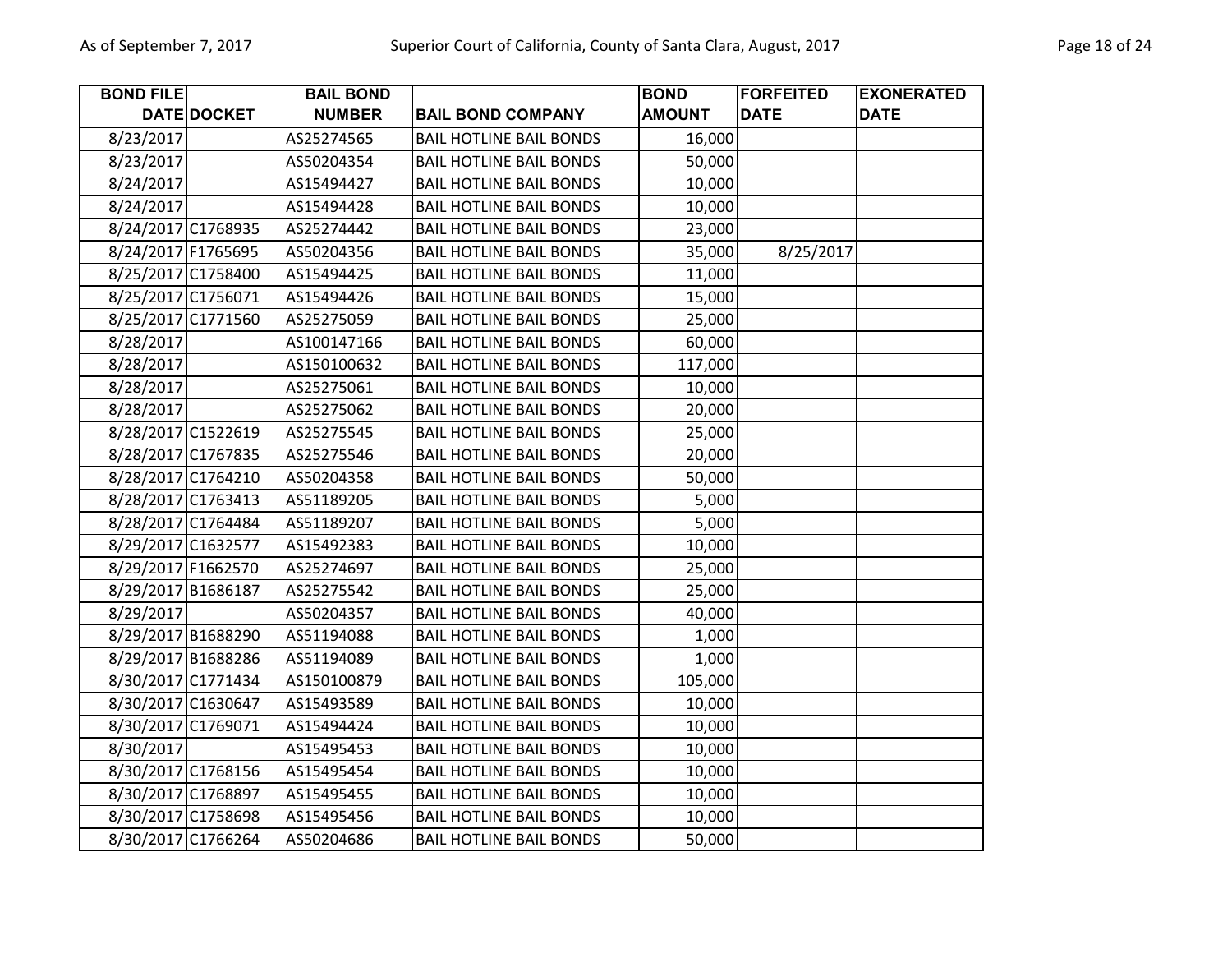| <b>BOND FILE</b>   |                    | <b>BAIL BOND</b> |                                  | <b>BOND</b>   | <b>FORFEITED</b> | <b>EXONERATED</b> |
|--------------------|--------------------|------------------|----------------------------------|---------------|------------------|-------------------|
|                    | <b>DATE DOCKET</b> | <b>NUMBER</b>    | <b>BAIL BOND COMPANY</b>         | <b>AMOUNT</b> | <b>DATE</b>      | <b>DATE</b>       |
| 8/31/2017 C1760693 |                    | AS250100905      | <b>BAIL HOTLINE BAIL BONDS</b>   | 125,000       |                  |                   |
| 8/31/2017 B1793459 |                    | AS51189206       | <b>BAIL HOTLINE BAIL BONDS</b>   | 5,000         |                  |                   |
| 8/14/2017 C1768286 |                    |                  | 5113690590 BAILSMART BAIL BONDS  | 10,000        |                  |                   |
| 8/14/2017 C1761871 |                    |                  | 5551862999 BAILSMART BAIL BONDS  | 50,000        |                  |                   |
| 8/15/2017          |                    |                  | 5113690574 BAILSMART BAIL BONDS  | 5,000         |                  |                   |
| 8/21/2017          |                    | AS25276720       | BEVERLY NELSON BAIL BOND         | 25,000        |                  |                   |
| 8/15/2017 B1688992 |                    | AS250100934      | BEVERLY NELSON BAIL BONDS        | 100,000       |                  |                   |
|                    | 8/1/2017 C1653732  |                  | 5272944990 BLISS BAIL BONDS      | 25,000        |                  |                   |
| 8/3/2017           |                    |                  | 5272971453 BODYGUARD BAIL BONDS  | 25,000        |                  |                   |
| 8/7/2017           |                    |                  | 5105668033 BODYGUARD BAIL BONDS  | 25,000        |                  |                   |
| 8/14/2017          |                    |                  | 5113582233 BODYGUARD BAIL BONDS  | 10,000        |                  |                   |
| 8/18/2017 C1754769 |                    |                  | 5113681743 BODYGUARD BAIL BONDS  | 10,000        |                  |                   |
| 8/22/2017          |                    |                  | 5272934047 BODYGUARD BAIL BONDS  | 25,000        |                  |                   |
| 8/22/2017          |                    |                  | 5273021489 BODYGUARD BAIL BONDS  | 25,000        |                  |                   |
| 8/30/2017          |                    |                  | 5113681730 BODYGUARD BAIL BONDS  | 10,000        |                  |                   |
| 8/31/2017 C1768421 |                    | AB00935909       | <b>BUSTIN LOOSE BAIL BONDS</b>   | 10,000        | 9/6/2017         |                   |
| 8/11/2017 C1769007 |                    | AC22927209       | CALIFORNIA CAPITOL BAIL BONI     | 20,000        | 8/14/2017        |                   |
| 8/22/2017          |                    | AS50196406       | <b>CANTU INC</b>                 | 40,000        |                  |                   |
| 8/7/2017           |                    | AS25274728       | DIAZ BROS BAIL BONDS             | 15,000        |                  |                   |
|                    | 8/9/2017 C1767596  | 2017AA017974     | <b>DISCREET BAIL BONDS</b>       | 5,000         |                  |                   |
| 8/22/2017          |                    | 2017CC010605     | <b>DISCREET BAIL BONDS</b>       | 25,000        |                  |                   |
| 8/30/2017 C1767503 |                    |                  | 5803272316 DRAGON BAIL BONDS     | 5,000         |                  |                   |
| 8/23/2017 F1765527 |                    |                  | 5551849895 EIGHT BALL BAIL BONDS | 35,000        |                  |                   |
|                    | 8/3/2017 B1686393  | 2017CC013859     | <b>ESPINOZA BAIL BONDS</b>       | 20,000        |                  |                   |
|                    | 8/8/2017 B1793513  | 2017DD009190     | <b>ESPINOZA BAIL BONDS</b>       | 25,000        |                  |                   |
| 8/14/2017          |                    | 2017DD011982     | <b>ESPINOZA BAIL BONDS</b>       | 36,000        |                  |                   |
| 8/15/2017          |                    | 2017CC015208     | <b>ESPINOZA BAIL BONDS</b>       | 25,000        |                  |                   |
| 8/21/2017 B1688118 |                    | 2017BB025505     | <b>ESPINOZA BAIL BONDS</b>       | 5,000         |                  |                   |
|                    | 8/1/2017 C1634278  | T25050598262     | <b>GOLDEN STATE BAIL BONDS</b>   | 35,000        |                  |                   |
|                    | 8/1/2017 C1759375  | T5050624894      | <b>GOLDEN STATE BAIL BONDS</b>   | 40,000        | 8/22/2017        |                   |
|                    | 8/3/2017 C1764031  | T2550632109      | <b>GOLDEN STATE BAIL BONDS</b>   | 5,000         | 8/24/2017        |                   |
|                    | 8/4/2017 C1768834  | T10050632120     | <b>GOLDEN STATE BAIL BONDS</b>   | 60,000        |                  |                   |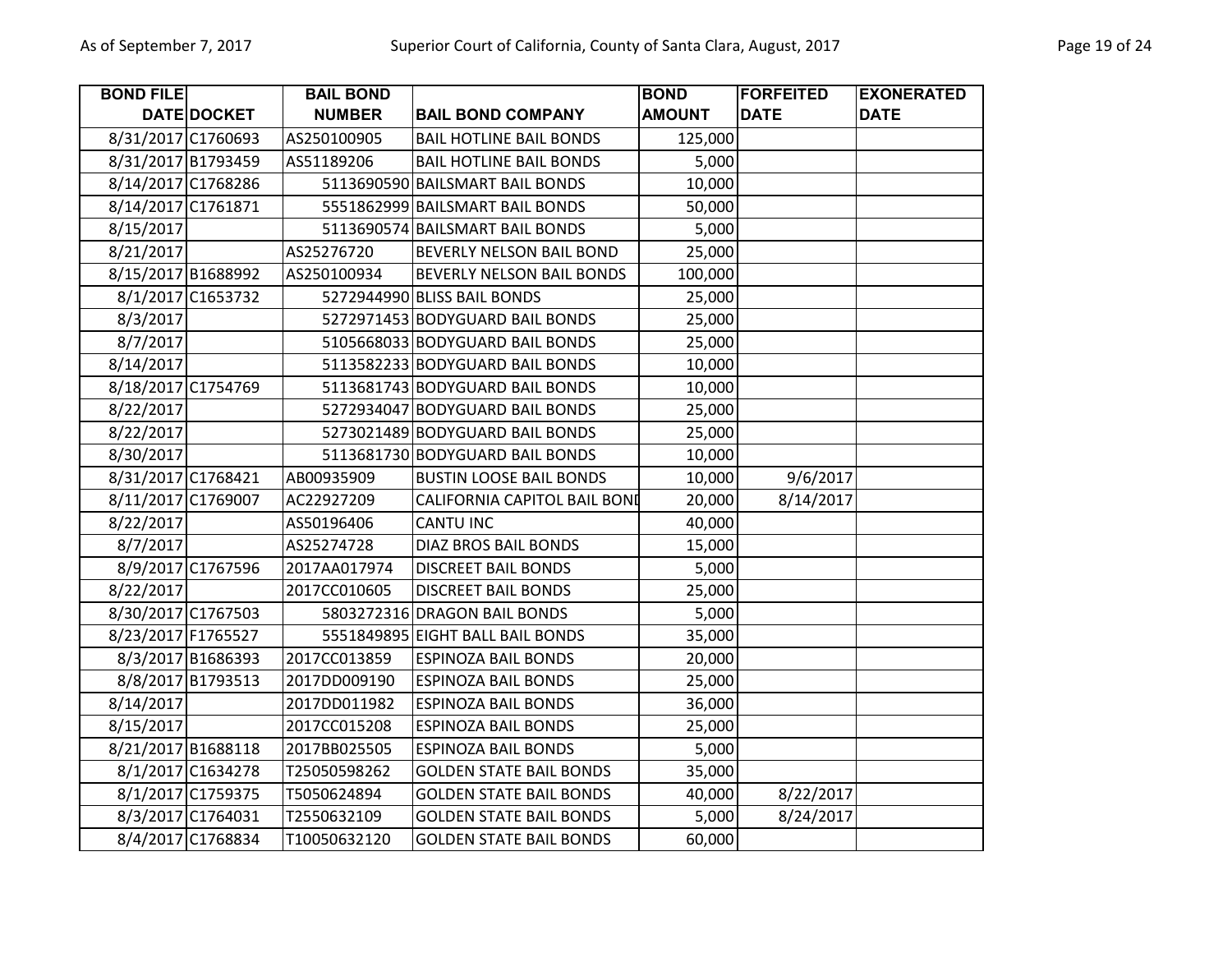| <b>BOND FILE</b>   |                    | <b>BAIL BOND</b> |                                | <b>BOND</b>   | <b>FORFEITED</b> | <b>EXONERATED</b> |
|--------------------|--------------------|------------------|--------------------------------|---------------|------------------|-------------------|
|                    | DATE DOCKET        | <b>NUMBER</b>    | <b>BAIL BOND COMPANY</b>       | <b>AMOUNT</b> | <b>DATE</b>      | <b>DATE</b>       |
|                    | 8/8/2017 B1793114  | T15050617084     | <b>GOLDEN STATE BAIL BONDS</b> | 96,000        |                  | 8/15/2017         |
|                    | 8/14/2017 C1770638 | T2550632111      | <b>GOLDEN STATE BAIL BONDS</b> | 25,000        |                  |                   |
| 8/14/2017          |                    | T2550632112      | <b>GOLDEN STATE BAIL BONDS</b> | 25,000        |                  |                   |
|                    | 8/15/2017 C1771898 | T10050632121     | <b>GOLDEN STATE BAIL BONDS</b> | 50,000        |                  |                   |
|                    | 8/17/2017 C1367639 | T5050624897      | <b>GOLDEN STATE BAIL BONDS</b> | 50,000        |                  |                   |
|                    | 8/17/2017 C1636946 | T5050632118      | <b>GOLDEN STATE BAIL BONDS</b> | 25,000        |                  |                   |
|                    | 8/18/2017 C1769372 | T2550635033      | <b>GOLDEN STATE BAIL BONDS</b> | 20,000        |                  |                   |
| 8/18/2017 C1768738 |                    | T550621468       | <b>GOLDEN STATE BAIL BONDS</b> | 5,000         |                  |                   |
| 8/22/2017 F1765787 |                    | T2550635036      | <b>GOLDEN STATE BAIL BONDS</b> | 25,000        |                  |                   |
| 8/22/2017          |                    | T550635029       | <b>GOLDEN STATE BAIL BONDS</b> | 5,000         |                  |                   |
|                    | 8/23/2017 C1768368 | T1550635031      | <b>GOLDEN STATE BAIL BONDS</b> | 15,000        |                  |                   |
| 8/23/2017          |                    | T2550635035      | <b>GOLDEN STATE BAIL BONDS</b> | 25,000        |                  |                   |
| 8/1/2017           |                    | 2017CC000872     | <b>GOTHAM BAIL BONDS</b>       | 25,000        |                  |                   |
|                    | 8/2/2017 C1769331  | 2017BB002002     | <b>GOTHAM BAIL BONDS</b>       | 10,000        |                  |                   |
|                    | 8/2/2017 B1792261  | 2017DD009534     | <b>GOTHAM BAIL BONDS</b>       | 20,000        | 8/30/2017        |                   |
|                    | 8/18/2017 C1767452 | 2017CC017684     | <b>GOTHAM BAIL BONDS</b>       | 10,000        |                  |                   |
|                    | 8/21/2017 C1757649 | 2017DD012313     | <b>GOTHAM BAIL BONDS</b>       | 50,000        |                  |                   |
|                    | 8/22/2017 C1484396 | 2017EE005939     | <b>GOTHAM BAIL BONDS</b>       | 10,000        |                  | 8/28/2017         |
|                    | 8/2/2017 C1768362  |                  | 5803208955 JAG BAIL BONDS, INC | 5,000         |                  |                   |
|                    | 8/17/2017 C1756789 |                  | 5105710408 JAG BAIL BONDS, INC | 50,000        |                  |                   |
|                    | 8/17/2017 C1754292 |                  | 5105710411 JAG BAIL BONDS, INC | 40,000        |                  |                   |
|                    | 8/23/2017 C1758085 |                  | 5551853621 JAG BAIL BONDS, INC | 50,000        |                  |                   |
| 8/24/2017          |                    |                  | 5113689439 JAG BAIL BONDS, INC | 10,000        |                  |                   |
| 8/24/2017          |                    |                  | 5273030687 JAG BAIL BONDS, INC | 15,000        |                  |                   |
| 8/30/2017          |                    |                  | 5105710424 JAG BAIL BONDS, INC | 25,000        |                  |                   |
|                    | 8/2/2017 B1792999  | AB00917633       | KEITH CARTER BAIL BONDS        | 10,000        |                  |                   |
|                    | 8/2/2017 F1765504  | B314401597       | <b>LATINO BAIL BONDS</b>       | 25,000        |                  |                   |
| 8/7/2017           |                    | B514500855       | <b>LATINO BAIL BONDS</b>       | 37,000        |                  |                   |
| 8/11/2017          |                    | B314401598       | <b>LATINO BAIL BONDS</b>       | 16,000        |                  |                   |
|                    | 8/15/2017 C1765193 | B114200352       | <b>LATINO BAIL BONDS</b>       | 10,000        |                  |                   |
|                    | 8/28/2017 C1767726 | B114200354       | <b>LATINO BAIL BONDS</b>       | 10,000        |                  |                   |
| 8/3/2017           |                    |                  | 5272932340 LE BAIL BONDS       | 25,000        |                  |                   |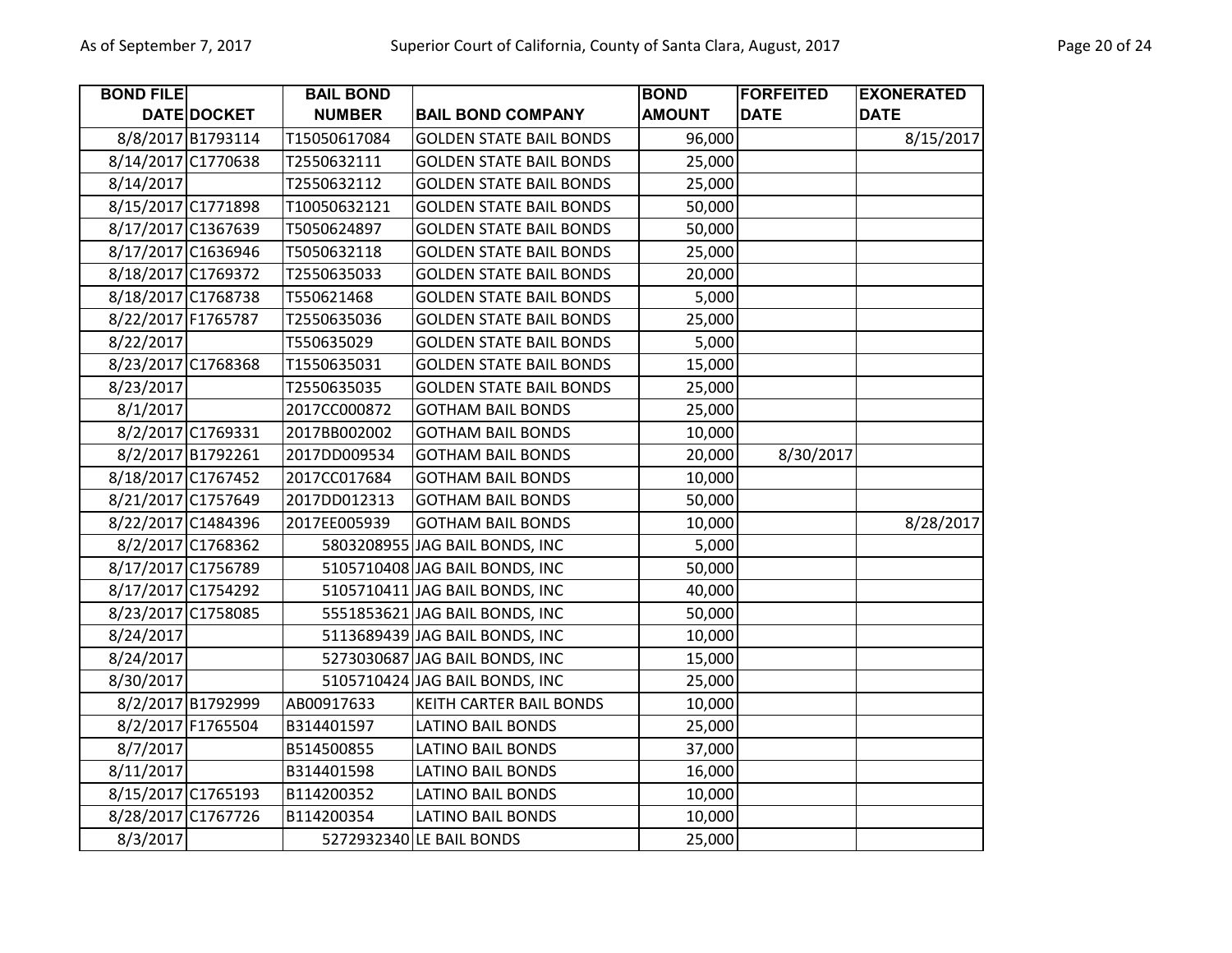| <b>BOND FILE</b>   |                    | <b>BAIL BOND</b> |                          | <b>BOND</b>   | <b>FORFEITED</b> | <b>EXONERATED</b> |
|--------------------|--------------------|------------------|--------------------------|---------------|------------------|-------------------|
|                    | DATE DOCKET        | <b>NUMBER</b>    | <b>BAIL BOND COMPANY</b> | <b>AMOUNT</b> | <b>DATE</b>      | <b>DATE</b>       |
| 8/3/2017           |                    |                  | 5272932353 LE BAIL BONDS | 10,000        |                  |                   |
|                    | 8/7/2017 C1765196  |                  | 5113580903 LE BAIL BONDS | 5,000         | 9/5/2017         |                   |
| 8/7/2017           |                    |                  | 5272901256 LE BAIL BONDS | 26,000        |                  |                   |
| 8/7/2017           |                    |                  | 5272916935 LE BAIL BONDS | 25,000        |                  |                   |
| 8/11/2017 F1765471 |                    |                  | 5200188063 LE BAIL BONDS | 5,000         |                  |                   |
|                    | 8/11/2017 C1769486 |                  | 5272846726 LE BAIL BONDS | 20,000        |                  |                   |
| 8/14/2017          |                    |                  | 5105665199 LE BAIL BONDS | 105,000       |                  |                   |
|                    | 8/14/2017 C1497614 |                  | 5113580945 LE BAIL BONDS | 10,000        |                  |                   |
|                    | 8/15/2017 C1757440 |                  | 5113606250 LE BAIL BONDS | 10,000        |                  | 8/22/2017         |
| 8/15/2017          |                    |                  | 5551747595 LE BAIL BONDS | 35,000        |                  |                   |
| 8/17/2017          |                    |                  | 5272953309 LE BAIL BONDS | 25,000        |                  |                   |
| 8/17/2017          |                    |                  | 5551727418 LE BAIL BONDS | 21,000        |                  |                   |
|                    | 8/17/2017 C1770505 |                  | 5551778098 LE BAIL BONDS | 15,000        |                  |                   |
| 8/18/2017          |                    |                  | 5272953396 LE BAIL BONDS | 25,000        |                  |                   |
|                    | 8/21/2017 C1770649 |                  | 5200195379 LE BAIL BONDS | 475,000       |                  |                   |
| 8/21/2017          |                    |                  | 5272953408 LE BAIL BONDS | 15,000        |                  |                   |
| 8/21/2017          |                    |                  | 5551810651 LE BAIL BONDS | 25,000        |                  |                   |
| 8/22/2017 F1554281 |                    |                  | 5200178602 LE BAIL BONDS | 10,000        |                  |                   |
|                    | 8/23/2017 C1636400 |                  | 5105665045 LE BAIL BONDS | 75,000        |                  |                   |
|                    | 8/23/2017 C1770827 |                  | 5551810648 LE BAIL BONDS | 35,000        |                  |                   |
|                    | 8/28/2017 C1652550 |                  | 5272953370 LE BAIL BONDS | 25,000        |                  |                   |
|                    | 8/30/2017 C1766923 |                  | 5200178615 LE BAIL BONDS | 5,000         |                  |                   |
|                    | 8/31/2017 C1770105 |                  | 5200178628 LE BAIL BONDS | 6,000         |                  |                   |
|                    | 8/31/2017 C1771729 |                  | 5272953453 LE BAIL BONDS | 15,000        |                  |                   |
|                    | 8/31/2017 B1687926 |                  | 5551724967 LE BAIL BONDS | 25,000        |                  |                   |
|                    | 8/1/2017 C1767140  | AS15491874       | <b>LUNA BAIL BONDS</b>   | 10,000        |                  |                   |
| 8/1/2017           |                    | AS15491875       | <b>LUNA BAIL BONDS</b>   | 10,000        |                  |                   |
|                    | 8/1/2017 B1793230  | AS50202048       | <b>LUNA BAIL BONDS</b>   | 50,000        |                  |                   |
|                    | 8/1/2017 C1521709  | AS51180240       | <b>LUNA BAIL BONDS</b>   | 5,000         | 8/24/2017        |                   |
|                    | 8/7/2017 F1765575  | AS50202944       | <b>LUNA BAIL BONDS</b>   | 50,000        |                  |                   |
|                    | 8/7/2017 C1770175  | AS50202945       | <b>LUNA BAIL BONDS</b>   | 50,000        |                  |                   |
|                    | 8/7/2017 C1755033  | AS50202946       | <b>LUNA BAIL BONDS</b>   | 35,000        | 8/29/2017        |                   |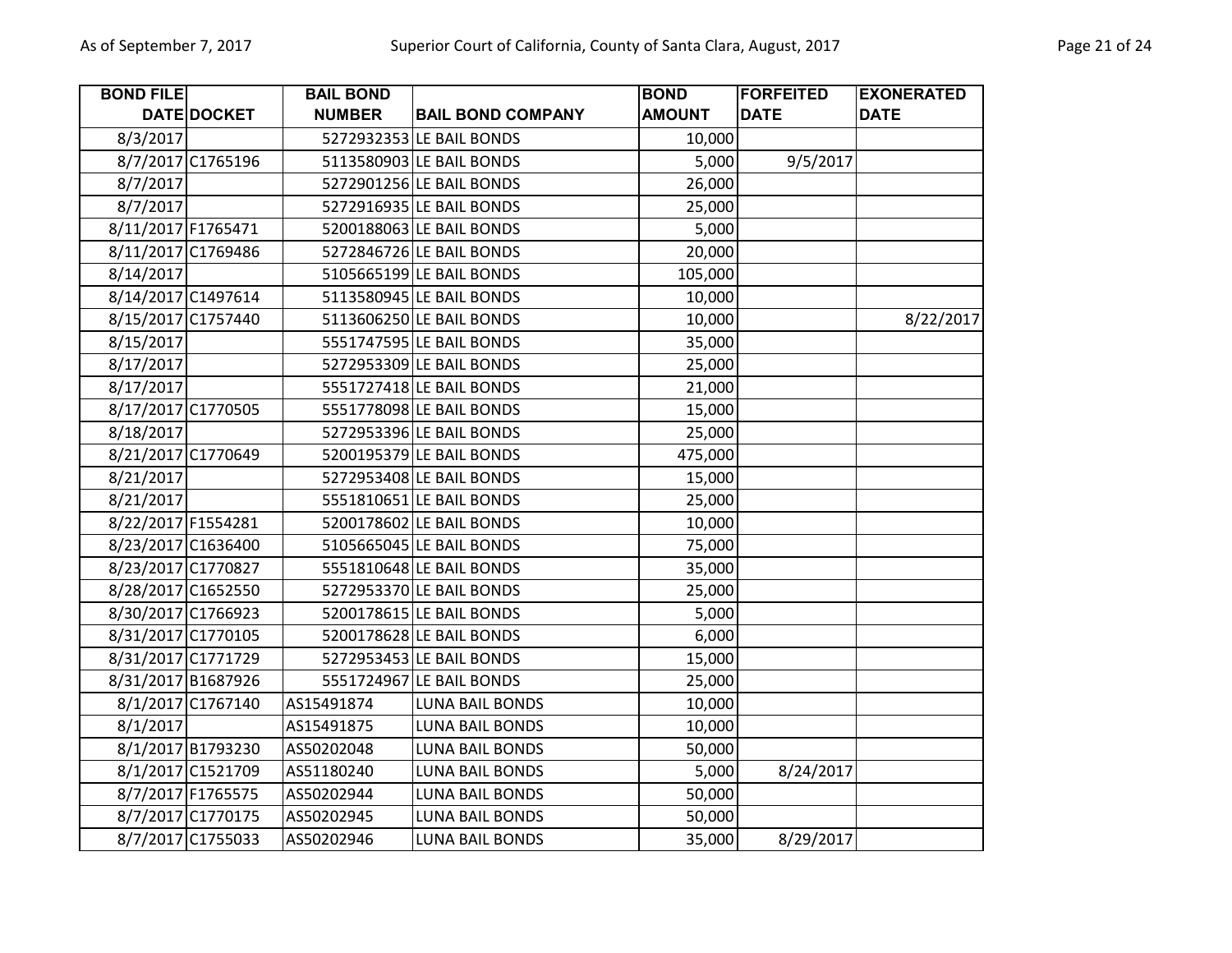| <b>BOND FILE</b>   |                    | <b>BAIL BOND</b> |                          | <b>BOND</b>   | <b>FORFEITED</b> | <b>EXONERATED</b> |
|--------------------|--------------------|------------------|--------------------------|---------------|------------------|-------------------|
|                    | DATE DOCKET        | <b>NUMBER</b>    | <b>BAIL BOND COMPANY</b> | <b>AMOUNT</b> | <b>DATE</b>      | <b>DATE</b>       |
|                    | 8/7/2017 C1758045  | AS51180241       | <b>LUNA BAIL BONDS</b>   | 5,000         |                  |                   |
|                    | 8/8/2017 C1650256  | AS100145218      | <b>LUNA BAIL BONDS</b>   | 100,000       |                  |                   |
| 8/8/2017           |                    | AS50202947       | <b>LUNA BAIL BONDS</b>   | 30,000        |                  |                   |
| 8/8/2017           |                    | AS51180239       | LUNA BAIL BONDS          | 5,000         |                  |                   |
|                    | 8/9/2017 F1764075  | AS15491872       | <b>LUNA BAIL BONDS</b>   | 10,000        |                  |                   |
|                    | 8/9/2017 C1765164  | AS51185367       | <b>LUNA BAIL BONDS</b>   | 5,000         |                  |                   |
|                    | 8/11/2017 F1763917 | A515491862       | LUNA BAIL BONDS          | 10,000        |                  |                   |
|                    | 8/11/2017 C1652563 | AS100146810      | <b>LUNA BAIL BONDS</b>   | 6,000         |                  |                   |
|                    | 8/11/2017 C1765582 | AS1144629        | LUNA BAIL BONDS          | 5,000         |                  |                   |
| 8/14/2017          |                    | AS15491863       | <b>LUNA BAIL BONDS</b>   | 10,000        |                  |                   |
|                    | 8/14/2017 C1757553 | AS15491865       | <b>LUNA BAIL BONDS</b>   | 11,000        |                  |                   |
| 8/14/2017          |                    | AS50199386       | <b>LUNA BAIL BONDS</b>   | 26,000        |                  |                   |
|                    | 8/14/2017 B1793399 | AS51180243       | <b>LUNA BAIL BONDS</b>   | 5,000         |                  |                   |
| 8/15/2017          |                    | AS25269293       | LUNA BAIL BONDS          | 25,000        |                  |                   |
| 8/15/2017          |                    | AS51188416       | <b>LUNA BAIL BONDS</b>   | 5,000         |                  |                   |
|                    | 8/17/2017 C1770883 | AS15491869       | <b>LUNA BAIL BONDS</b>   | 7,000         |                  |                   |
|                    | 8/17/2017 B1792957 | AS51185363       | <b>LUNA BAIL BONDS</b>   | 5,000         |                  |                   |
|                    | 8/17/2017 B1792957 | AS51185364       | <b>LUNA BAIL BONDS</b>   | 5,000         |                  |                   |
| 8/21/2017          |                    | AS15493084       | <b>LUNA BAIL BONDS</b>   | 11,000        |                  |                   |
|                    | 8/21/2017 C1771269 | AS25269296       | <b>LUNA BAIL BONDS</b>   | 20,000        |                  |                   |
| 8/21/2017          |                    | AS50199387       | <b>LUNA BAIL BONDS</b>   | 38,000        |                  |                   |
| 8/22/2017 F1660157 |                    | AS15493085       | <b>LUNA BAIL BONDS</b>   | 10,000        |                  |                   |
| 8/22/2017          |                    | AS25269294       | <b>LUNA BAIL BONDS</b>   | 25,000        |                  |                   |
| 8/22/2017          |                    | AS25270270       | <b>LUNA BAIL BONDS</b>   | 20,000        |                  |                   |
| 8/22/2017 F1765842 |                    | AS50199389       | <b>LUNA BAIL BONDS</b>   | 35,000        |                  |                   |
|                    | 8/23/2017 C1766146 | AS15491864       | <b>LUNA BAIL BONDS</b>   | 5,000         |                  |                   |
| 8/23/2017          |                    | AS15493082       | <b>LUNA BAIL BONDS</b>   | 10,000        |                  |                   |
|                    | 8/25/2017 C1759277 | AS51185365       | <b>LUNA BAIL BONDS</b>   | 5,000         |                  |                   |
|                    | 8/28/2017 C1769663 | AS15489735       | <b>LUNA BAIL BONDS</b>   | 10,000        |                  |                   |
| 8/28/2017          |                    | AS25269306       | <b>LUNA BAIL BONDS</b>   | 25,000        |                  |                   |
|                    | 8/28/2017 C1758981 | AS25274326       | <b>LUNA BAIL BONDS</b>   | 25,000        |                  |                   |
|                    | 8/30/2017 C1772033 | AS100146812      | <b>LUNA BAIL BONDS</b>   | 85,000        |                  |                   |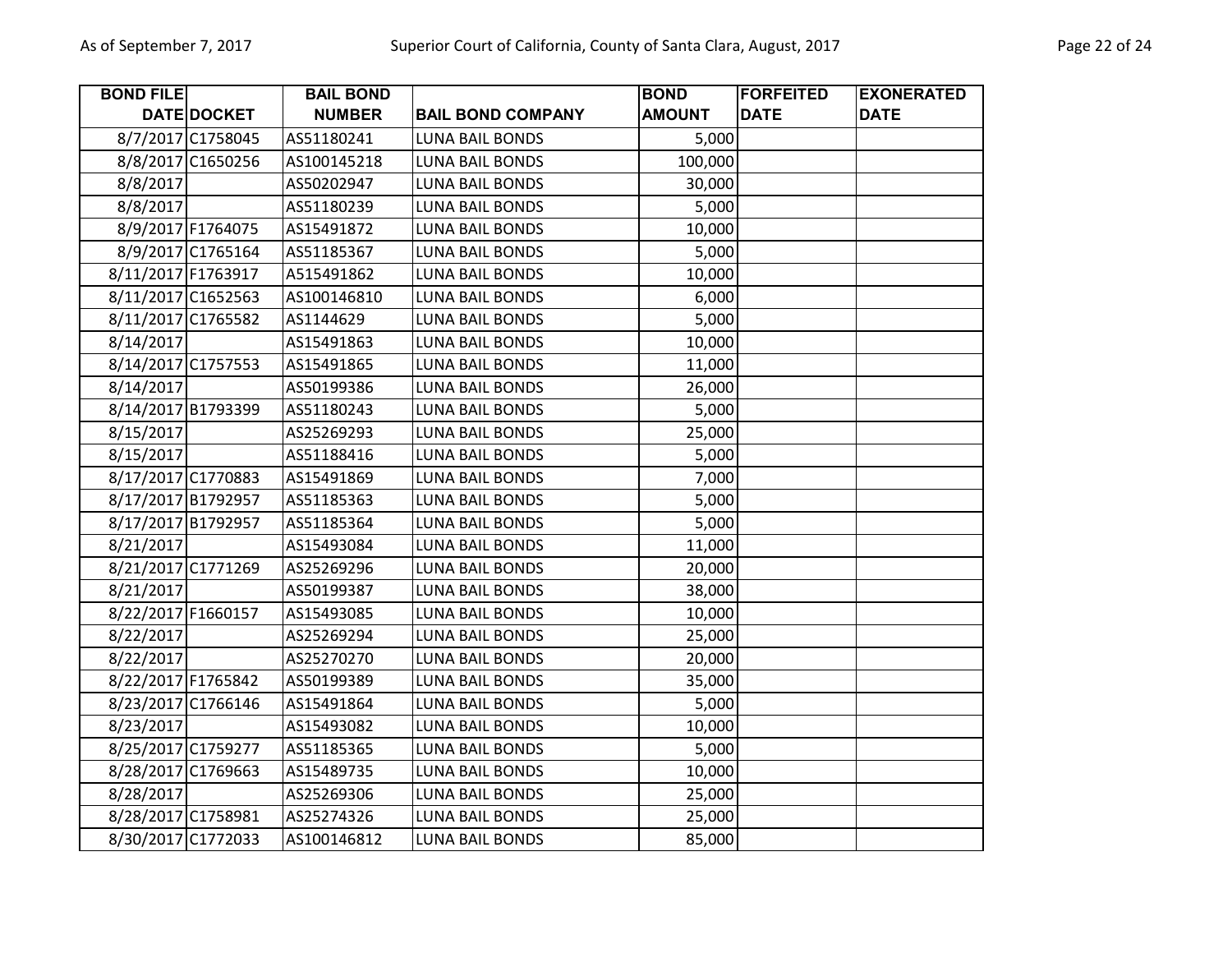| <b>BOND FILE</b>   |                    | <b>BAIL BOND</b> |                             | <b>BOND</b>   | <b>FORFEITED</b> | <b>EXONERATED</b> |
|--------------------|--------------------|------------------|-----------------------------|---------------|------------------|-------------------|
|                    | DATE DOCKET        | <b>NUMBER</b>    | <b>BAIL BOND COMPANY</b>    | <b>AMOUNT</b> | <b>DATE</b>      | <b>DATE</b>       |
|                    | 8/30/2017 C1771543 | AS15494125       | <b>LUNA BAIL BONDS</b>      | 10,000        |                  |                   |
| 8/30/2017 C1769307 |                    | AS15494126       | <b>LUNA BAIL BONDS</b>      | 10,000        |                  |                   |
| 8/31/2017          |                    | AS150100583      | <b>LUNA BAIL BONDS</b>      | 101,000       |                  |                   |
|                    | 8/2/2017 F1764219  |                  | 5113555431 MATOS BAIL BONDS | 10,000        |                  |                   |
|                    | 8/10/2017 C1766112 |                  | 5803259001 MATOS BAIL BONDS | 5,000         |                  |                   |
| 8/17/2017          |                    |                  | 5272908974 MATOS BAIL BONDS | 12,000        |                  |                   |
|                    | 8/29/2017 B1793100 | IS50K130035      | <b>METRO ONE BAIL BONDS</b> | 35,000        |                  |                   |
|                    | 8/30/2017 C1769908 | IS50K130045      | <b>METRO ONE BAIL BONDS</b> | 5,000         |                  |                   |
|                    | 8/2/2017 F1765040  | AS51137740       | PACIFIC COAST BAIL BONDS    | 5,000         |                  |                   |
|                    | 8/4/2017 F1765590  | AS25265375       | PACIFIC COAST BAIL BONDS    | 25,000        |                  |                   |
| 8/7/2017           |                    | AS15472462       | PACIFIC COAST BAIL BONDS    | 10,000        |                  |                   |
| 8/14/2017 F1765135 |                    | AS50196233       | PACIFIC COAST BAIL BONDS    | 20,000        |                  |                   |
| 8/30/2017 C1768752 |                    | AS50196409       | PACIFIC COAST BAIL BONDS    | 25,000        |                  |                   |
|                    | 8/1/2017 C1763440  | 2017DD011021     | POWER BAIL BONDS            | 40,000        |                  |                   |
|                    | 8/1/2017 C1767146  | A152213937       | PREMIERE BAIL BONDS         | 5,000         |                  |                   |
|                    | 8/1/2017 C1767022  | A510001990       | PREMIERE BAIL BONDS         | 50,000        |                  |                   |
|                    | 8/2/2017 B1792911  | A152213938       | PREMIERE BAIL BONDS         | 5,000         |                  |                   |
| 8/7/2017           |                    | A310000784       | PREMIERE BAIL BONDS         | 25,000        |                  |                   |
|                    | 8/8/2017 C1754270  | A1H0001257       | PREMIERE BAIL BONDS         | 95,000        |                  |                   |
|                    | 8/9/2017 C1767914  | A1M0000027       | PREMIERE BAIL BONDS         | 750,000       |                  |                   |
|                    | 8/9/2017 C1770103  | A310000871       | PREMIERE BAIL BONDS         | 20,000        |                  |                   |
|                    | 8/9/2017 C1766475  | A72307470        | PREMIERE BAIL BONDS         | 5,000         |                  |                   |
|                    | 8/14/2017 C1768552 | A72308281        | PREMIERE BAIL BONDS         | 5,000         |                  |                   |
|                    | 8/17/2017 B1793417 | A3H0000422       | PREMIERE BAIL BONDS         | 150,000       |                  |                   |
| 8/18/2017 C1765402 |                    | A152214497       | PREMIERE BAIL BONDS         | 10,000        |                  |                   |
|                    | 8/18/2017 C1765206 | A1H0001237       | PREMIERE BAIL BONDS         | 75,000        |                  |                   |
| 8/18/2017 C1767916 |                    | A72308283        | PREMIERE BAIL BONDS         | 5,000         |                  |                   |
| 8/23/2017 C1765100 |                    | A3H0000101       | PREMIERE BAIL BONDS         | 160,000       |                  |                   |
| 8/23/2017 C1766327 |                    | A72307980        | PREMIERE BAIL BONDS         | 5,000         |                  |                   |
| 8/24/2017 C1648482 |                    | A310001064       | PREMIERE BAIL BONDS         | 20,000        |                  |                   |
| 8/28/2017          |                    | A1H0001036       | PREMIERE BAIL BONDS         | 25,000        |                  |                   |
| 8/28/2017          |                    | A510001989       | PREMIERE BAIL BONDS         | 25,000        |                  |                   |